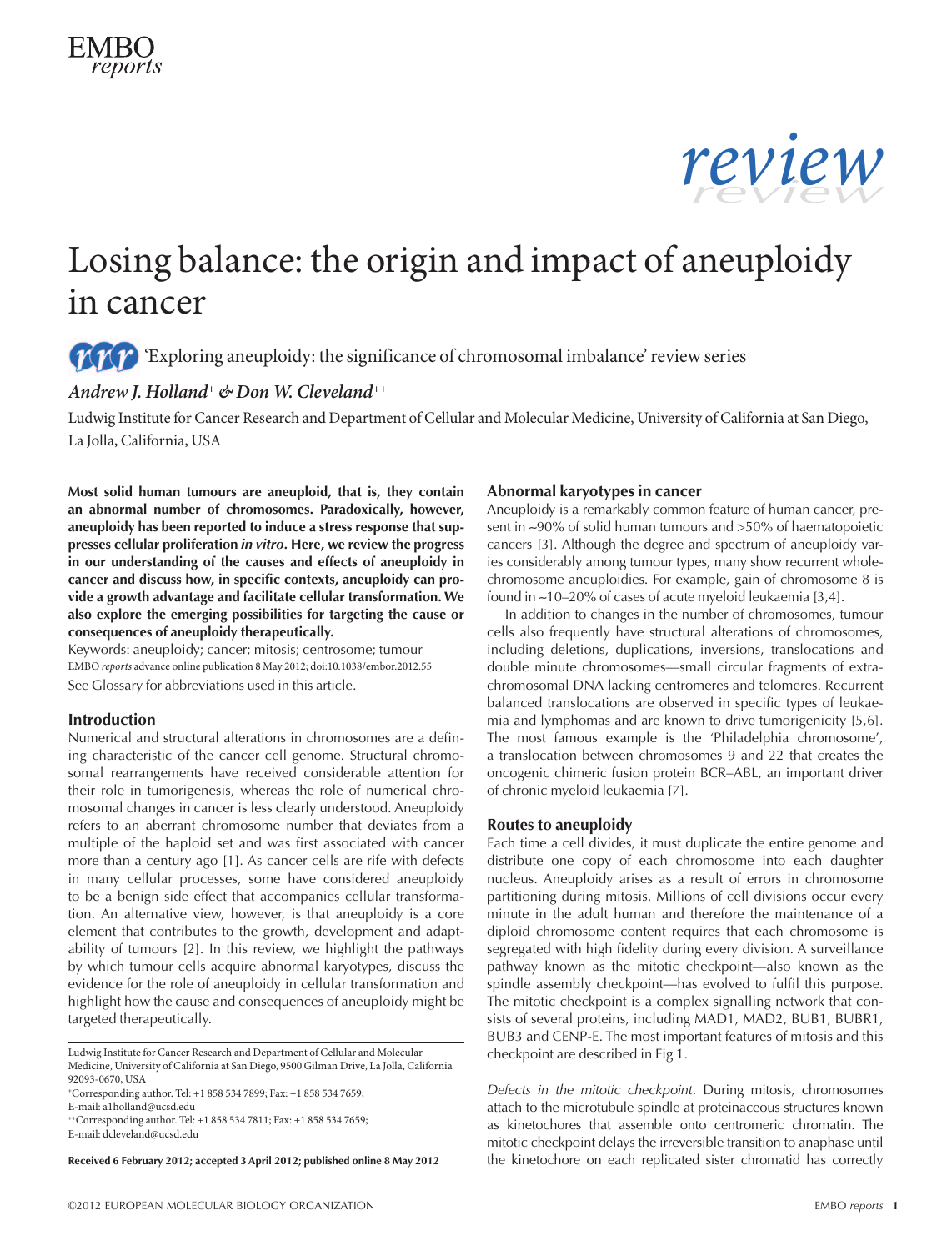

**Fig 1** | The mitotic checkpoint: a surveillance mechanism to ensure accurate chromosome segregation. (**A**) To guard against chromosome missegregation and aneuploidy, cells have evolved a surveillance pathway known as the mitotic checkpoint that halts progression into anaphase until all of the kinetochores have attached to the microtubules of the mitotic spindle. Unattached kinetochores release a diffusible signal that inhibits ubiquitination of cyclin B and securin by the APC/C bound to its activator CDC20. (**B**) At metaphase, when all kinetochores are correctly attached to microtubules of the spindle, the mitotic checkpoint is silenced and APC/CCDC20 ubiquitinates securin and cyclin B1, thereby targeting them for destruction by the 26S proteasome. (C) Destruction of securin liberates separase, which promotes loss of sister chromatid cohesion, and cyclin B1 destruction inactivates CDK1 thereby promoting mitotic exit. APC/C, anaphase promoting complex/cyclosome; CDK1, cyclin-dependent kinase 1.

attached to spindle microtubules, thereby ensuring accurate chromosome segregation (Fig 1; [8]). A single unattached kinetochore is sufficient to delay progression to anaphase [9]. In mammals, complete inactivation of the mitotic checkpoint results in rampant chromosome missegregation and early embryonic lethality [10–14]. However, impairment of checkpoint signalling allows premature mitotic exit before complete kinetochore attachment and thus, significantly increases the probability of chromosome missegregation (Fig 2A). Mosaic variegated aneuploidy (MVA) is a rare disorder characterized by high levels of mosaic aneuploidy and a significantly increased risk of cancer [15,16]. Germline mutations in the mitotic checkpoint component *BUBR1* and the centrosomal protein *CEP57* have been identified in MVA patients, providing strong evidence that

mitotic checkpoint defects can cause aneuploidy in humans [15–17]. Nevertheless, mutations in mitotic checkpoint genes are rare in human cancer. Altered expression of checkpoint genes might, in fact, be more common—including, for example, increases in the mitotic checkpoint component MAD2 [18–25]—but in many cases the significance of the reported differences is unclear, as the expression of many mitotic checkpoint genes is regulated during the cell cycle and the proliferative index of tumours is invariably higher than that of the surrounding normal tissue used as a reference.

*Chromosomal instability*. In contrast to simple aneuploidy caused by rare missegregation of one or a few chromosomes, many tumour cells acquire chromosomal instability (CIN), a condition characterized by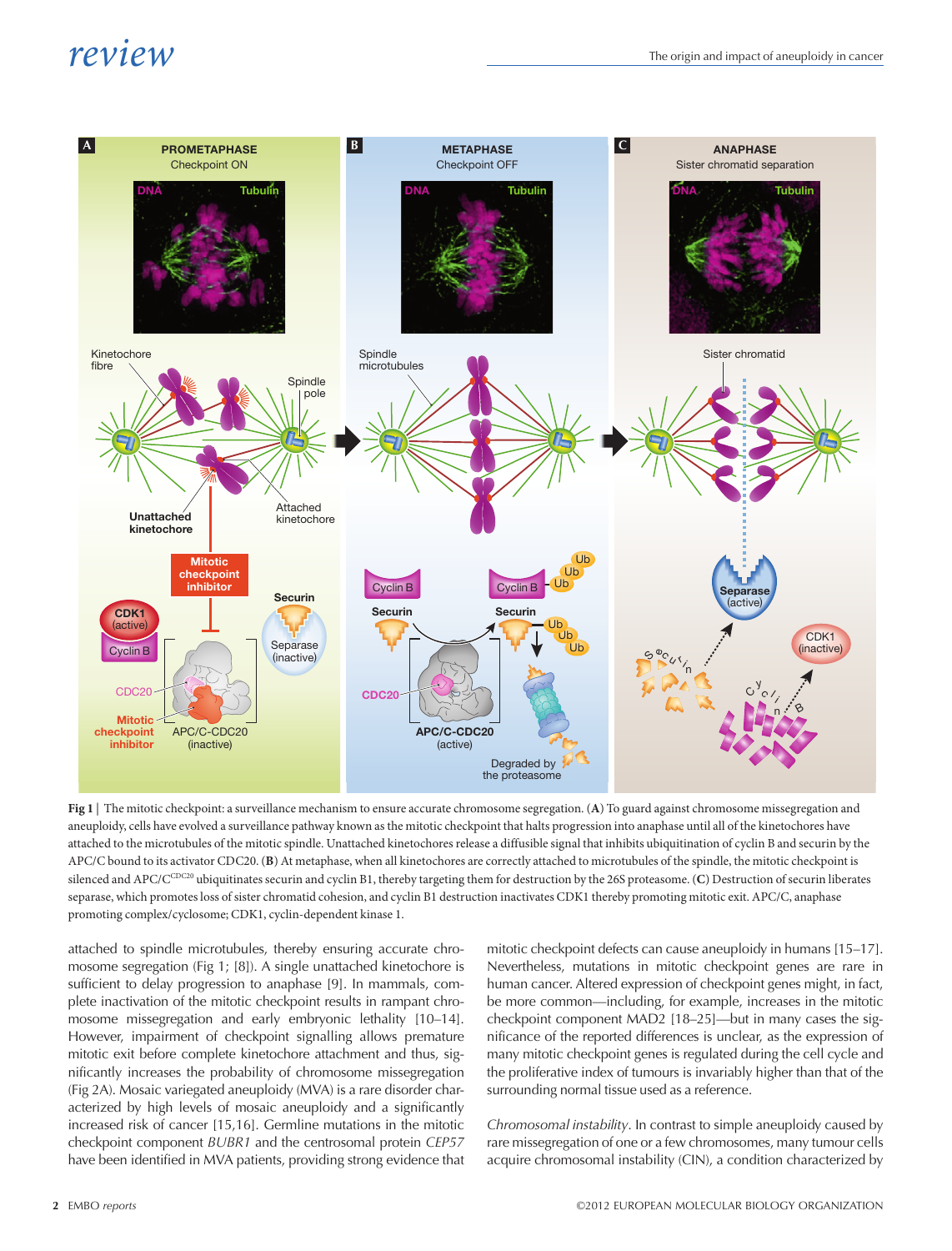high rates of chromosome gain and loss during division [26]. CIN is recognized as a general property of many aneuploid cancer cells and drives continually evolving karyotypes and tumour heterogeneity [26–28]. Furthermore, aneuploidy and CIN have been associated with poor prognosis and resistance to therapy ([29–34]; see also review by Swanton and colleagues in this issue of *EMBO reports*). It is important to recognize that aneuploidy and CIN are not synonymous: aneuploidy defines the 'state' of having abnormal chromosome content, whereas CIN defines the 'rate' of karyotypic change. Therefore, although CIN inevitably leads to aneuploidy, some tumour cells are stably aneuploid without continuing CIN.

The molecular defects underlying CIN have been studied intensively for more than a decade. CIN cancer cell lines were originally reported to have an impaired ability to sustain a mitotic arrest in the presence of spindle poisons, suggesting that an attenuated mitotic checkpoint could be responsible for the aneuploidy found in human tumours [35]. However, although mitotic checkpoint defects can indeed cause CIN, it has become increasingly accepted that the overwhelming majority of CIN tumour cells have an intact checkpoint [36–38]. Thus, mitotic checkpoint defects are unlikely to be a primary cause of CIN in the majority of human tumours.

*Cohesion defects*. Sister chromatid cohesion controls the separation of duplicated sister chromatids during mitosis (Fig 1; [39]). In an effort to identify additional pathways that induce CIN, the human homologues of budding yeast CIN genes—genes which when disrupted lead to CIN—were sequenced in aneuploid colorectal cancers [40]. Ten of the eleven mutations identified occurred in four genes that are involved in sister chromatid cohesion. The functional consequences of these mutations on chromosome segregation have yet to be elucidated, but this work suggests that defects in the machinery that controls sister chromatid cohesion might contribute to CIN (Fig 2B). A recent study that identified deletions or inactivating mutations in the *STAG2* gene in a diverse range of aneuploid primary tumours and human cancer cell lines further supported this idea [41]. The *STAG2* gene encodes a subunit of the cohesion complex and is carried on the X chromosome, requiring only a single mutational event for its inactivation in men. Furthermore, targeted inactivation of *STAG2* in cells with an otherwise stable karyotype leads to chromatid cohesion defects and aneuploidy [41]. Notably, the cohesion complex has been implicated in several cellular roles in addition to regulating mitotic chromosome separation; therefore, further work is needed to define through which pathway(s) cohesion defects contribute to aneuploidy [42].

*Merotelic attachments*. Direct live-cell analysis has revealed that although CIN cells do not show evidence of a mitotic checkpoint defect, they do show an increase in lagging anaphase chromosomes caused by unresolved merotelic attachments [36,37]. Merotelic attachments occur when a single kinetochore becomes attached to microtubules anchored at both spindle poles (Fig 2C, D). These attachments are possible because each kinetochore has the capacity to bind ~20–25 microtubules in human cells. As the overall microtubule occupancy of merotelically attached kinetochores is similar to that of aligned bi-oriented kinetochores, merotelic attachments are not detected as aberrant by the mitotic checkpoint and anaphase ensues despite their presence. Despite this, most merotelically attached chromosomes segregate correctly during anaphase, as the smaller bundle of microtubules—which orients to

## **Glossary**

| $\cdots$         |                                                 |
|------------------|-------------------------------------------------|
| ABL              | Abelson murine leukaemia viral oncogene         |
| AMPK             | AMP-activated protein kinase                    |
| ATM              | ataxia-telangiectasia mutated                   |
| APC.             | adenomatosis polyposis coli                     |
| <b>BCR</b>       | breakpoint cluster region                       |
| <b>BUB</b>       | budding uninhibited by benzimidazoles           |
| BUBR1            | budding uninhibited by benzimidazoles related 1 |
| CENP-E           | centromere protein E                            |
| EG5              | kinesin-related motor protein Eg5               |
| ER               | oestrogen receptor                              |
| HEC1             | Highly expressed in cancer protein 1            |
| KIF2B            | kinesin family member 2B                        |
| <b>KRAS</b>      | Kirsten rat sarcoma viral oncogene              |
| <b>MAD</b>       | mitotic arrest deficient                        |
| MCAK             | mitotic centromere-associated kinesin           |
| <b>PTEN</b>      | phosphatase and tensin homologue                |
| RNAi             | RNA interference                                |
| STAG2            | stromal antigen 2                               |
| tRNA             | transfer RNA                                    |
| UBP <sub>6</sub> | ubiquitin-specific protease 6                   |
|                  |                                                 |

the wrong spindle pole—is detached (Fig 3A, B; [43]). However, a proportion of merotelically attached chromosomes remain stably tethered to both poles and fail to move towards the spindle poles during anaphase (Fig 3C; [43–46]). These lagging chromosomes can be missegregated, thereby producing two aneuploid daughter cells (Fig 3D). In addition, lagging chromosomes that fail to reach the main chromosome masses near the two poles undergo nuclear envelope reassembly and form a micronucleus (Fig 3E, F; [43,47]).

Merotelic attachments are probably a leading cause of CIN and aneuploidy observed in human tumours; two important causes of these attachment errors—hyperstable kinetochore–microtubule interactions and centrosome amplification—are discussed below.

*Hyperstabilized kinetochore–microtubule interactions*. There is evidence to suggest that CIN cells are less efficient at resolving merotelic attachment errors before anaphase [48]. The efficient correction of kinetochore–microtubule attachments requires the release of incorrectly attached microtubules. Consequently, reducing the overall turnover rate of kinetochore-bound microtubules leads to an increased frequency of kinetochore mal-orientations and predisposes cells to CIN [49]. Conversely, elevated levels of the ATP-dependent microtubule depolymerases MCAK and KIF2B increase microtubule turnover at kinetochores and reduce the incidence of chromosome missegregation in CIN cells [49]. Importantly, kinetochore–microtubule attachments are more stable in various CIN cancer cells than in a diploid, non-tumour cell line. Thus, diminished kinetochore–microtubule dynamics are probably one factor that predisposes CIN cells to kinetochore mal-orientations and chromosome segregation errors (Fig 2D; [50]). Overexpression of *MAD2* hyperstabilizes kinetochore–microtubule attachments independently of the mitotic checkpoint, explaining how increased levels of *MAD2* can cause CIN in tumours [18–25,51,52]. Nevertheless, the molecular defect(s) that contribute to the increased stability of kinetochore–microtubule attachments in most CIN cells has not been established.

*Centrosome amplification*. Centrosomes are the main microtubuleorganizing centres of animal cells and organize the poles of the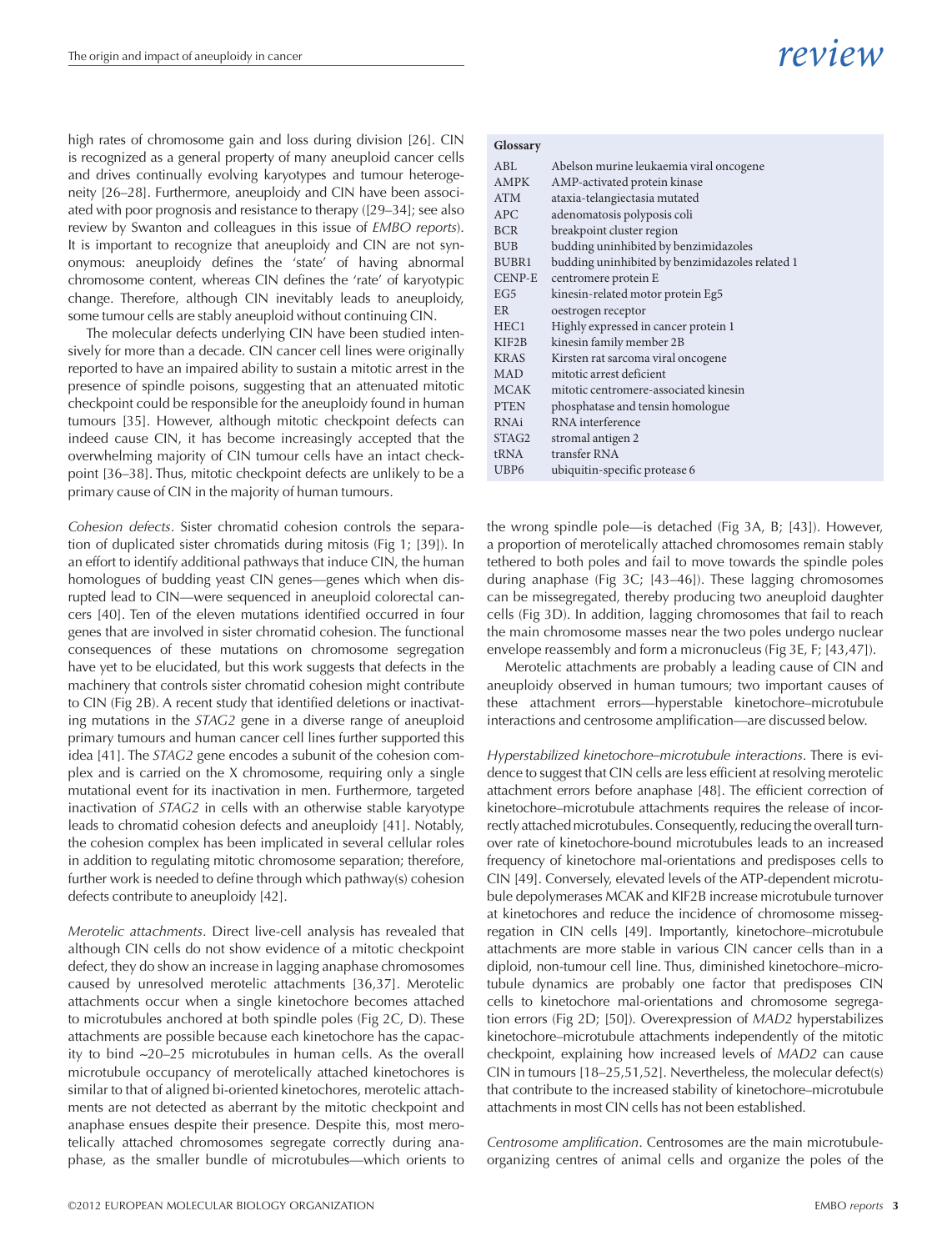

**Fig 2** | Pathways to aneuploidy. There are several pathways by which a cell might gain or lose chromosomes during mitosis. (**A**) Defects in mitotic checkpoint signalling. A compromised checkpoint allows onset of anaphase with unattached kinetochores, resulting in both copies of one chromosome being partitioned into the same daughter cell. (**B**) Chromosome cohesion defects. Chromosomes might be missegregated if sister chromatid cohesion is lost prematurely or persists during anaphase. (**C**) Multipolar mitotic spindle. Cells with extra centrosomes form multipolar mitotic spindles. In most instances, centrosomes cluster into two groups before anaphase. Centrosome clustering increases the frequency of merotelic attachments, in which a single kinetochore attaches to microtubules arising from both sides of the spindle. Merotelic attachments are sufficient to silence the mitotic checkpoint and, if not corrected before anaphase, merotelically attached chromosomes lag in the spindle midzone. Lagging chromosomes are either missegregated or excluded from both daughter nuclei forming a micronucleus (see Fig 3). (**D**) Hyperstable kinetochore–microtubule attachments. Correction of kinetochore–microtubule attachment errors requires the release of incorrectly attached microtubules. The slow turnover of kinetochore microtubules in CIN cells reduces their ability to correct spontaneous attachment errors, thereby increasing the frequency of merotelic attachments. CIN, chromosomal instability.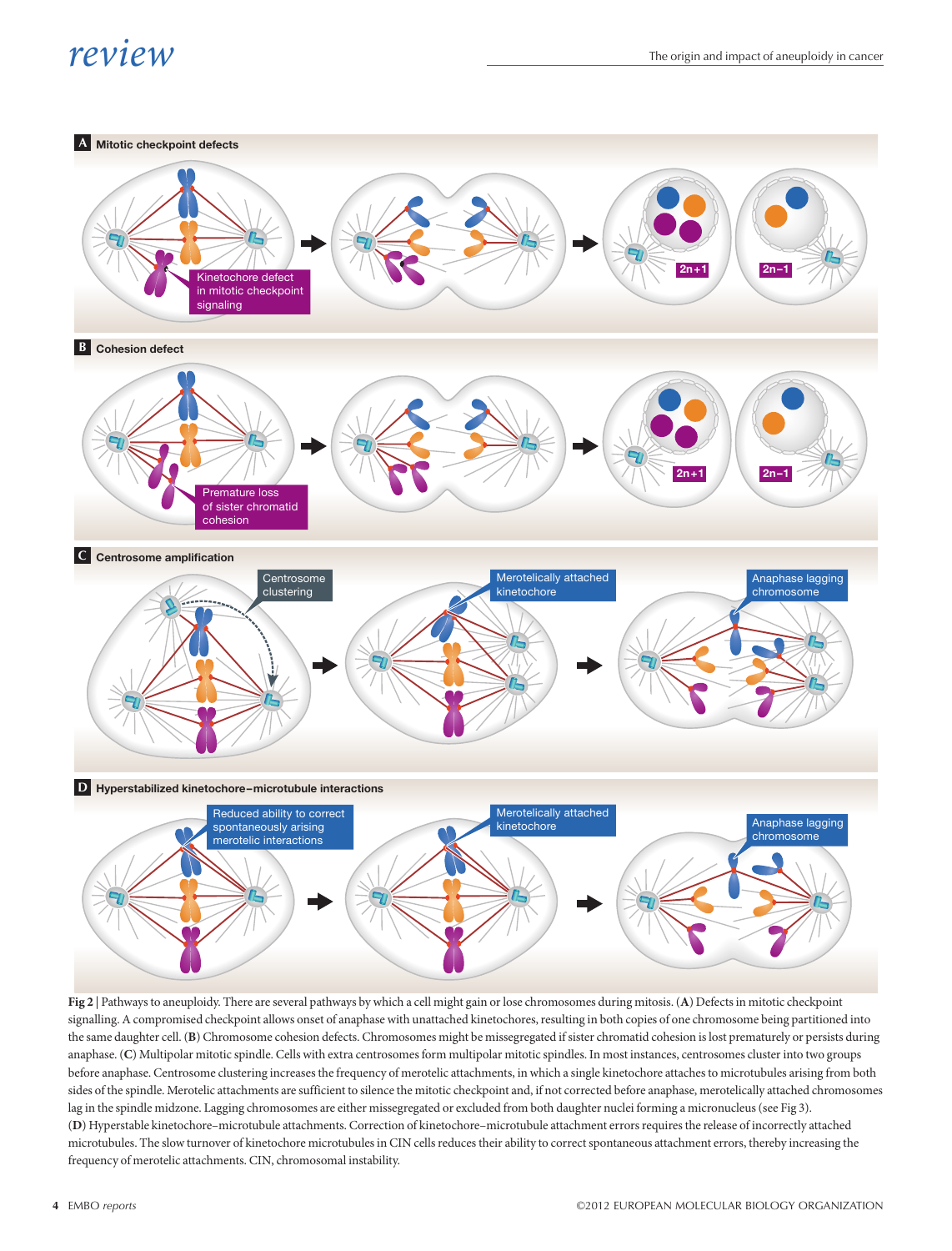bipolar microtubule spindle apparatus on which chromosomes are segregated. Centrosome amplification occurs when a cell acquires more than two centrosomes, and can arise from several types of defect, including cell division failure, cell fusion and centrosome overduplication [53]. Almost one hundred years ago, Theodor Boveri proposed that centrosome amplification can contribute to tumorigenesis [2]. Since then supernumerary centrosomes have been reported in various tumour cells *in vitro* and *in vivo* and are a consistent feature of aneuploid tumours [54–58]. Moreover, centrosome amplification is found early in the development of some haematological cancers and solid tumours, and has been shown to correlate with tumour grade, proliferative index and level of genomic instability [59–65].

Extra centrosomes can induce the formation of a multipolar mitotic spindle [66–68]. Multipolar divisions lead to catastrophic chromosome missegregation, and the progeny of such divisions are almost invariably inviable [67]. To overcome this problem, cancer cells adopt mechanisms to suppress multipolar divisions, of which the best characterized is the clustering of centrosomes into two spindle poles [69–71]. However, the passage through a multipolar intermediate before centrosome clustering inadvertently enriches for merotelic attachments, leading to chromosome missegregation (Fig 2C; [66,67]). This provides a mechanistic explanation for the longstanding link between centrosome amplification and aneuploidy and suggests that extra centrosomes might facilitate the evolution of malignant phenotypes by promoting CIN. It will be important to validate the proposed causes of CIN *in vivo* in the context of human tumours, although this will undoubtedly pose a significant technical challenge.

*Tetraploidy*. Tetraploid cells have twice the normal diploid chromosome content. This could arise as a result of failed cytokinesis, mitotic slippage—escape from mitosis without cytokinesis—cell fusion or two rounds of DNA replication without an intervening mitosis, known as endoreduplication. Telomere dysfunction has also been linked to the generation of tetraploid cells through two distinct pathways [72]. The continued proliferation of somatic cells in the absence of telomerase activity leads to progressive telomere shortening and eventually to the exposure of uncapped chromosome ends. Two unprotected telomere ends have been proposed to fuse together to create a dicentric chromosome with two kinetochores. If the two centromeres of the dicentric chromosomes are pulled towards opposite poles during mitosis the resulting lagging chromosome might cause a failure of cytokinesis. In addition, unprotected telomere ends create a persistent DNA damage signal that can support endoreduplication in p53-deficient cells [73]. As short telomeres are frequent in cancers before telomerase reactivation, transient telomere dysfunction might be an important cause of tetraploidization in human tumours.

In addition to a doubling of the chromosome number, tetraploid mammalian cells also have twice the normal number of centrosomes and, consequently, a CIN phenotype (Fig 2C; [67]). Hence, tetraploidy has been proposed to be an unstable intermediate that precedes the development of aneuploid human tumours with a near tetraploid karyotype [74]. Indeed, in Barrett's oesophagus and cervical cancer, tetraploidy had been found to precede aneuploidy and cellular transformation [75,76].

In many cases, experimentally created tetraploid cells undergo a p53-dependent cell cycle arrest [77,78]. Although the mechanism underlying this p53-dependent arrest is not understood, it

does not seem to be caused by tetraploidy or the presence of extra centrosomes *per se* [79–82]. There is strong evidence that the unscheduled proliferation of tetraploid cells can initiate tumorigenesis: p53-deficient tetraploid mouse cells form tumours in immunocompromised mice, whereas isogenic diploid cells do not [83]. The tetraploid-derived tumours show structural and numerical chromosomal aberrations, indicating that tetraploidy can act as a catalyst to promote further genomic instability. Viral infection can promote cell fusion and tetraploidization, which subsequently facilitates transformation *in vitro* [84,85]. In this latter case, transformation is again coupled with massive genetic instability including both numerical and structural chromosomal abnormalities.

Finally, increased expression of oncogenes and loss-of-function of tumour suppressor genes has also been shown to induce tetraploidization. For example, overexpression of the Aurora A kinase leads to cytokinesis failure *in vitro* [78], and elevated levels of Aurora A in the murine mammary gland induce tetraploidization, CIN and the formation of mammary tumours [86,87]. Moreover, mutations in the APC tumour suppressor lead to cytokinesis failure and tetraploidization in mice [88].

### **Consequences of aneuploidy**

*Impairment of organism development and cellular growth*. Aneuploidy in the germline presents a significant barrier towards successful organismal development. In humans, aneuploidy is the leading cause of miscarriage and mental retardation [89,90]. Most congenital aneuploidies arise from errors in chromosome segregation in maternal meiosis I (see also review by Jessberger in this issue of *EMBO reports*; [91]). All human autosomal monosomies are lethal and only three autosomal trisomies are viable: trisomy of chromosome 13, 18 and 21, which are the smallest human chromosomes regarding the number of genes they encode. Of these viable trisomies, only Down syndrome patients—who are trisomic for chromosome 21—survive until adulthood. Aneuploidies of human sex chromosomes are much better tolerated than abnormal numbers of autosomal chromosomes, probably because the Y chromosome encodes few genes for nonsexual traits and only one X chromosome is active in diploid adult cells, regardless of how many copies are present.

Mosaic aneuploidy is remarkably common in early human embryos, with only ~10% of embryos diploid in all blastomeres [92]. As successful development of these embryos occurs at a higher frequency than 10%, selection could occur at the cellular level and aneuploid blastomeres outcompeted during development to give rise to chromosomally normal fetuses [93,94]. Several studies have shown that aneuploidy is deleterious for cellular growth *in vitro*. An array of aneuploid yeast strains carrying one or more additional chromosomes all proliferated more slowly than euploid strains under normal growth conditions, showing a G1 cell cycle delay and increased glucose uptake [95–97]. In mice, naturally occurring Robertsonian translocations—caused by end-to-end fusions of two acrocentric chromosomes—were exploited to create mouse embryonic fibroblasts (MEFs) trisomic for chromosomes 1, 13, 16 or 19 [98]. Consistent with the yeast results, all four trisomic MEF cell lines have impaired proliferation and altered metabolic properties, suggesting that aneuploidy could be partly responsible for the altered metabolism of tumour cells. Fibroblasts derived from human patients with Down syndrome proliferate more slowly than non-isogenic diploid control cells [99]. In addition, if aneuploidy is introduced into an otherwise diploid cell line, aneuploid cells are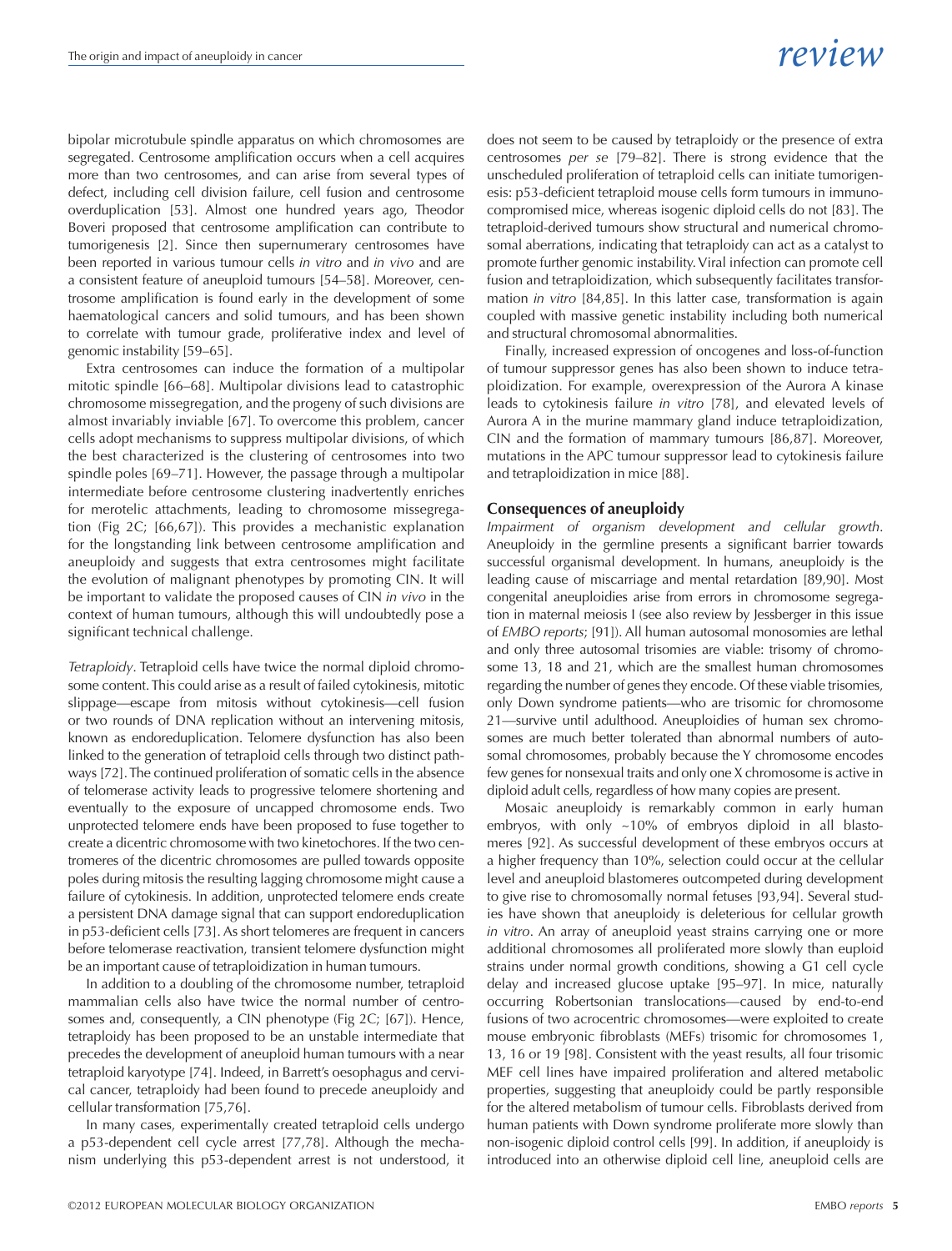

**Fig 3** | The fate of merotelically attached chromosomes. (**A**) Merotelic kinetochore–microtubule interactions arise when a single kinetochore is attached to microtubules emanating from both poles of the mitotic spindle. There are several possible fates for merotelically attached chromosomes. (**B**) Normal chromosome segregation. The merotelic kinetochore has only a few microtubules oriented to the wrong spindle pole and therefore the chromosome is segregated correctly. (**C**) The chromosome is trapped in the cleavage furrow. The merotelic kinetochore has approximately equal numbers of microtubules oriented towards the correct and incorrect pole, resulting in even pulling forces from both sides of the cell. The chromosome therefore remains in the centre of the cell and can be constricted by the cytokinetic furrow resulting in DNA damage that might cause subsequent chromosome rearrangements. The electron micrograph shows a chromosome lagging in the midzone of the spindle. (**D**) Chromosome missegregation. The merotelic kinetochore has many microtubules oriented to the wrong spindle pole and therefore the chromosome is segregated into the wrong daughter nucleus. (**E**) Chromosome missegregation into a micronucleus. The merotelic kinetochore lags in the middle of the spindle and is missegregated. In addition, the chromosome fails to incorporate into the daughter nucleus and forms a micronucleus. Chromosomes trapped in micronuclei accumulate high levels of DNA breaks in the subsequent cell cycle as a result of aberrant DNA replication or the cell entering mitosis while the micronuclei is still undergoing DNA replication. (**F**) Chromosome segregation into a micronucleus. The merotelic kinetochore lags in the middle of the spindle and is correctly segregated, but forms a micronucleus. As in (**E**), the micronucleus accumulates DNA damage in the next cell cycle that might lead to subsequent chromosome rearrangements.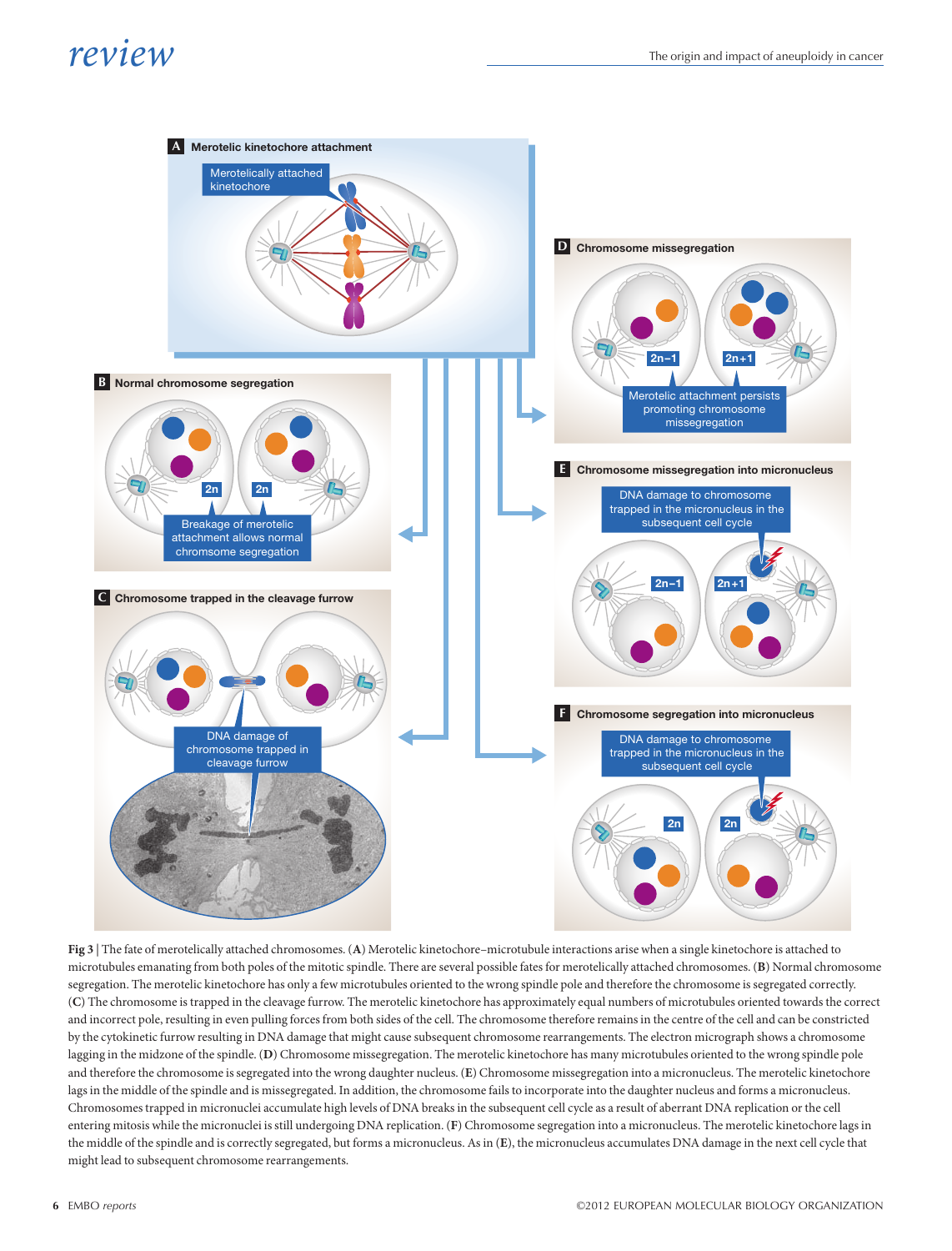outcompeted by diploid cells; supporting the idea that aneuploidy is deleterious to rapid cell cycling in culture [36].

*Balancing the proteome*. Gains and losses of whole chromosomes simultaneously alter the copy number of hundreds of genes. Yeast strains harbouring artificial chromosomes with large amounts of mouse or human DNA, which presumably undergo little if any transcription, proliferate at normal rates, demonstrating that the detrimental effects of aneuploidy are not caused by increases in the DNA content *per se* [95]. Consistently, the severity of the growth inhibitory effects observed in aneuploid yeast and MEFs correlates with the size of the aneuploid chromosome and the number of genes it encodes [95,98]. As most genes on aneuploid chromosomes are transcribed and translated, the production of additional proteins is responsible for the inhibitory effect of aneuploidy on cellular growth *in vitro* [95,96,98,100]. This might be caused by an indirect effect of increased protein production—such as depletion of the tRNA pool or a direct effect resulting from the creation of protein imbalances. As many proteins exist as part of complexes, aneuploidy can result in the production of excess free protein subunits or partly assembled protein complexes. In some cases, the accumulation of the uncomplexed gene products might be toxic—such as β-tubulin in budding yeast [101]. In addition, Amon and colleagues have proposed the occurrence of 'dosage compensation', in which cells activate protein folding and proteolytic pathways in an attempt to normalize protein stoichiometries ([100,102]; see also review by Pfau & Amon in this issue of *EMBO reports*). The increased load on protein quality control pathways in cells with abnormal chromosome numbers would create a 'proteotoxic stress' that could explain why aneuploid yeast and MEFs, and some aneuploid cancer cell lines, are more sensitive to drugs that interfere with protein synthesis, folding and destruction [95,103]. The increased synthesis and destruction of proteins in aneuploid cells would also place an increased energy burden on cells. However, the degree to which aneuploid cells undergo dosage compensation to correct protein stoichiometry imbalances remains controversial, as others have argued that protein expression levels correlate largely with chromosome copy number [96].

*The 'aneuploidy paradox'*. The observation that aneuploid yeast cells and MEFs have reduced fitness for rapid cycling *in vitro* has brought to light an 'aneuploidy paradox': despite the association of aneuploidy with tumours, an abnormal chromosome content provides a growth disadvantage *in vitro* as a result of slower cell cycling (Sidebar A; [104]). The simple resolution to this paradox is that yeast and mammalian cells in culture are selected for the fastest doubling time, whereas tumour cells must acquire the capacity for continued growth in changing intracellular and extracellular environments. Indeed, tumours might trade a reduced proliferation rate for an increased capacity to adapt and evolve. Interestingly, a slow proliferation rate in human colorectal cancers has been linked to increased tumour aggressiveness and ability to metastasize [105], and aneuploidy is linked to poor patient outcome in those cancers [106].

Aneuploid tumour cells might also accumulate mutations that allow them to alleviate proteomic imbalances and restore a more normal proliferative potential [102]. Indeed, a genetic screen identified that mutations in the deubiquitinating enzyme *UBP6* improved the proliferation rate of some aneuploid yeast strains [100]. This finding highlights the importance of proteasome degradation pathways in suppressing the growth of aneuploid cells and provides

### **Sidebar A** | In need of answers

- Through which pathways does aneuploidy suppress cell growth? Do all aneuploid cells acquire adaptations to allow proliferation with an altered karyotype?
- (ii) Through what mechanisms or pathways does aneuploidy act to promote and suppress tumour formation? What are the specific genetic contexts in which aneuploidy promotes or inhibits tumorigenesis?
- (iii) Does aneuploidy trigger a common stress response? Can our knowledge of the cause and consequence of aneuploidy be exploited therapeutically for the treatment of cancer?

evidence for the existence of mutations that suppress the adverse effects of aneuploidy. Structural alterations in chromosomes often coexist with aneuploidy in solid tumours and, thus, there might be a selective pressure to acquire mutations that allow cells to tolerate both types of chromosomal aberration.

Tetraploidy results in an increase in ploidy and consequently does not produce the imbalanced synthesis of gene products observed in other forms of aneuploidy. Importantly, the genetic imbalance caused by an additional chromosome is reduced as gene copy number increases, explaining why diploid yeast strains with an extra chromosome have milder phenotypes than isogenic haploid strains carrying the same extra chromosome [95]. Tetraploidization might therefore buffer the detrimental imbalances caused by additional aneuploidy for individual chromosomes, and help to protect cells against the deleterious effects of mutations in essential and haploinsufficient genes.

Another explanation for the aneuploidy paradox is that many of the beneficial effects of aneuploidy might be masked in cell culture, which scores rapid cycling as the primary characteristic of fitness, and in which nutrients, growth factors and oxygen are in abundance and the selective pressures of the tumour microenvironment are absent. Aneuploidy changes the copy number and expression of many genes simultaneously, increasing the probability that large adaptive leaps can be achieved. In most cases, such alterations might be expected to reduce fitness and increase cell cycling time, explaining why aneuploids often proliferate more slowly in optimal growth conditions than diploid cells. However, in rare instances, karyotypic alterations might create new chromosome content that can provide a selective advantage in a specific environmental setting. Indeed, aneuploid yeast strains with multiple chromosomal aneuploidies proliferated poorly in non-selective conditions, but some aneuploid strains grew significantly better than euploid controls under severe genetic or environmental pressures [96]. CIN induced by stress conditions in yeast can also facilitate the acquisition of new karyotypes and the emergence of drug resistance [107]. In addition, long-term culture of human embryonic stem cells often leads to the generation of aneuploid cells that acquire a growth advantage and take over the population. For example, trisomy for chromosome 12 is recurrent in ~40% of aneuploid human embryonic stem cell lines [108,109]. This demonstrates that aneuploidy does not inevitably suppress cellular proliferation, but rather the impact of aneuploidy depends on the particular karyotype and the environmental conditions. As the intracellular and extracellular environments of tumours are continually evolving, distinct aneuploid karyotypes could be advantageous at different points during the initiation and development of tumours.

In addition, although aneuploidy often impairs cellular proliferation *in vitro*, somatic aneuploidy seems to be well tolerated in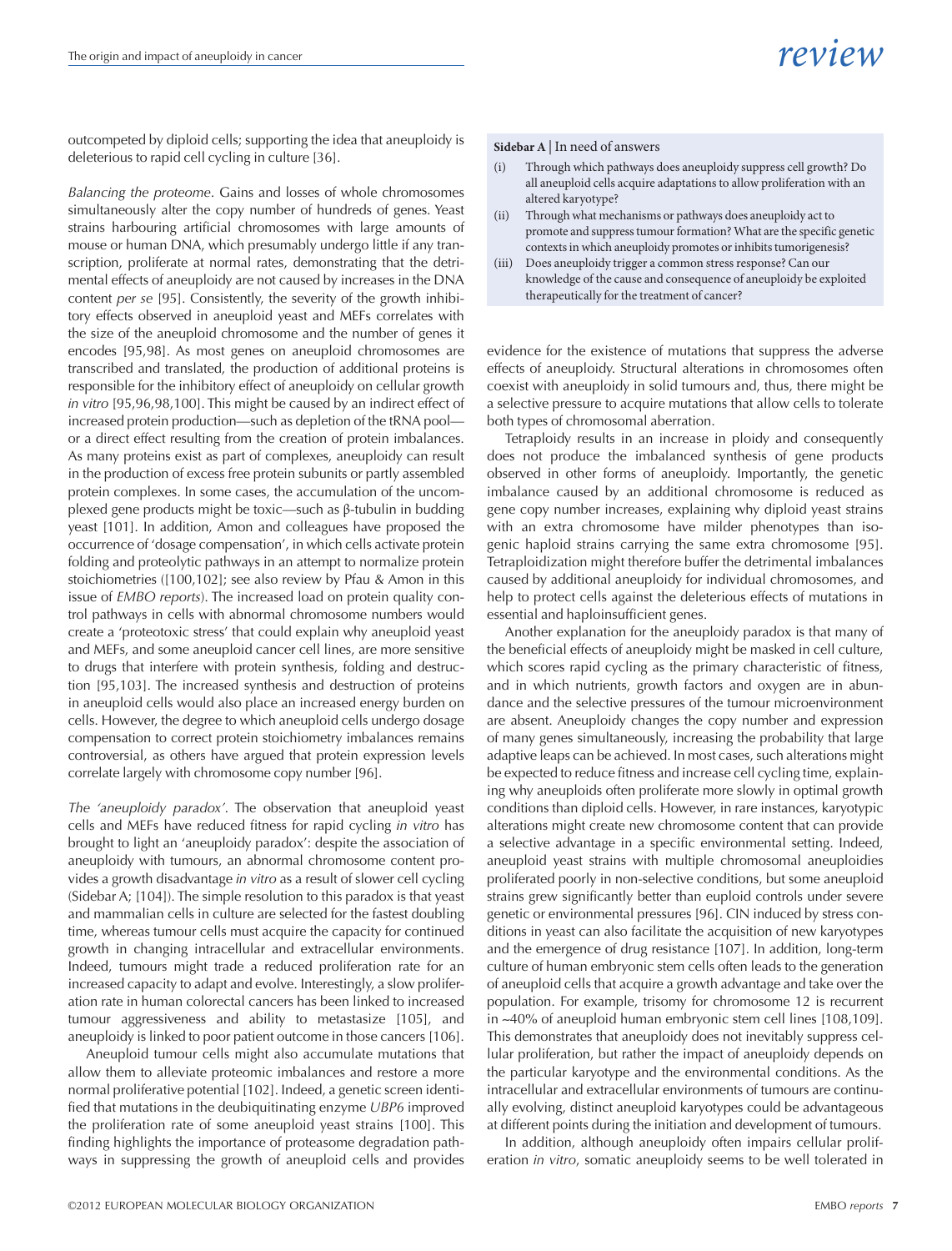many contexts *in vivo*. Indeed, genetically engineered mice with reduced levels of the kinetochore motor protein CENP-E have CIN and high degrees of whole-chromosomal aneuploidy—up to 35% in splenocytes and >50% in lymphocytes—but normal development and lifespan [110]. Several other mouse models of CIN—including mice with reduced levels of the mitotic checkpoint components *BUB3* [111], *BUB1* [112] and *MAD2* [10]—also have long life expectancies despite the high percentage of aneuploid cells they contain. Furthermore, mosaic aneuploidy is common in the neurons of mice and humans, and aneuploid neurons are functional [113–116]. Mammalian hepatocytes also have an agedependent increase in polyploidization [117]; the division of polyploid hepatocytes gives rise to multipolar mitotic divisions and daughter cells with high levels of aneuploidy [118].

*Aneuploidy promotes genomic instability*. As discussed above, the karyotype of tumour cells is marked by both aneuploidy and structural alterations in chromosomes. Aneuploidy is caused by chromosome segregation errors in mitosis, whereas structural chromosomal alterations are produced by inappropriate repair of DNA double strand breaks [119]. These two distinct types of chromosomal aberration have often been thought to arise through largely different pathways [120], although it is clear that they can be mechanistically linked, with chromosome missegregation promoting additional genomic instability through at least three pathways; two of these pathways are considered below and a third in the following section.

As a first path to genomic instability, aneuploidy creates imbalances in the levels of proteins required for DNA replication, repair or mitosis, which increases the DNA mutation rate. This can lead to a 'mutator phenotype' that facilitates the development of genetic alterations that drive cellular growth and transformation [121–123]. Indeed, many aneuploid yeast strains also have increased rates of wholechromosome missegregation, and initial chromosome missegregation has also been shown to induce CIN in p53-deficient mammalian cells. This demonstrates that aneuploidy can induce CIN and therefore act as a self-propagating form of instability [124,125]. In addition, single-chromosomal aneuploidy in yeast produces a modest, but significant, elevation in the rates of point mutations and mitotic recombination [124]. If aneuploidy of even a single whole chromosome is sufficient to induce genome instability, more complex aneuploidies involving changes in the copy number of several chromosomes might be expected to show even higher degrees of genomic instability.

Second, aneuploidy-driven genomic instability could arise from chromosome missegregation errors in mammalian cells, which lead to double strand breaks as a result of lagging anaphase chromosomes trapped in the cleavage furrow during cytokinesis (Fig 3C; [126]). In addition to damage caused directly by the mitotic machinery, lagging chromosomes, including those that are not missegregated, often form micronuclei, which also accumulate high levels of DNA damage (see below; Fig 3E,F; [43]). Taken together, these studies illustrate that errors in mitotic chromosome segregation can directly and indirectly lead to both numerical and structural chromosomal alterations, explaining why these two types of karyotypic abnormality often coexist.

*Chromosome segregation errors can promote chromosome shattering*. A new pathway for generating genetic instability in cancer cells—termed 'chromothripsis'—has been recently discovered [127,128]; thripsis is Greek for 'shattering into pieces'. Chromothripsis is a genomic change, characterized by the presence of tens to hundreds of DNA rearrangements that scramble blocks of sequences within a spatially localized genomic region, often involving only a limited subset of chromosomes or occurring on a single chromosome or chromosome arm [127]. Remarkably, chromosome shattering seems to occur in a single event and chromosome fragments are then haphazardly joined back together. Chromothripsis is a widespread phenomenon: it occurs in ~2–3% of all cancers, with frequencies of up to ~25% in some bone cancers [127–131].

The underlying cause of chromothripsis was initially perplexing, but recent work from Pellman and colleagues has identified a specific type of chromosome missegregation event as a potential cause for these highly localized chromosomal rearrangements [132]. Lagging chromosomes that do not join the main chromosome mass by the time of nuclear envelope reassembly are encapsulated into a micronucleus. Surprisingly, such micronuclei acquire a reduced density of nuclear pore complexes, leading to defective and delayed DNA replication that often continues even when the main nucleus reaches G2 phase. Consequently, a chromosome trapped in a micronucleus accumulates high levels of DNA breaks resulting in chromosome fragmentation [132]. A plausible pathway for this extensive fragmentation is the entry into mitosis before the micronucleus has completed DNA replication.

Furthermore, the disassembly of the micronuclear envelope often fails during mitosis through an unknown mechanism. Correspondingly, micronuclei can persist for more than one cell cycle, providing an opportunity to use non-homologous end joining to stitch back together the broken chromosomal fragments in a subsequent cell cycle. Therefore, the identification of DNA damage in chromosomes spatially isolated in micronuclei provides an attractive explanation for how highly localized DNA breaks and rearrangements are generated during chromothripsis.

## **The role of aneuploidy in tumorigenesis**

*Mouse models of CIN*. The most extensive evaluation of the role of aneuploidy in tumour formation stems from the analysis of mouse models with conditional or hypomorphic mutations in mitotic checkpoint genes [10,12,14,111,112,133–136]. Complete inactivation of the checkpoint early in embryogenesis leads to embryonic lethality, underscoring the essential role of the checkpoint in organism development. However, genetically engineered mice with an attenuated mitotic checkpoint are viable and display CIN and increased levels of aneuploidy in cells and tissues [10,12,14,111,112,133,136–139]. Notably, as these animal models induce aneuploidy through continued CIN, the effect of aneuploidy in tumour development independently of CIN cannot be assessed. Several of these mice have increased spontaneous tumorigenesis, strongly supporting that CIN increases the probability of tumour formation ([10,110,133,139]; for extensive reviews of the types and spectrum of tumours formed in these animals, see [53,140]). Nevertheless, it is important to recognize that spontaneous tumours form late in life, ~18 months, and with incomplete penetrance. Moreover, several genetically engineered mouse models of CIN have significantly elevated aneuploidy without an increase in spontaneous tumour formation [111,112,136,141–144], but with elevation of carcinogen-induced tumour formation [111,112,143,145].

Impaired mitotic checkpoint function is rare in human cancers, whereas increased accumulation of mitotic checkpoint components might be more common [146,147]. Elevated levels of MAD2 and the kinetochore component HEC1 are found in some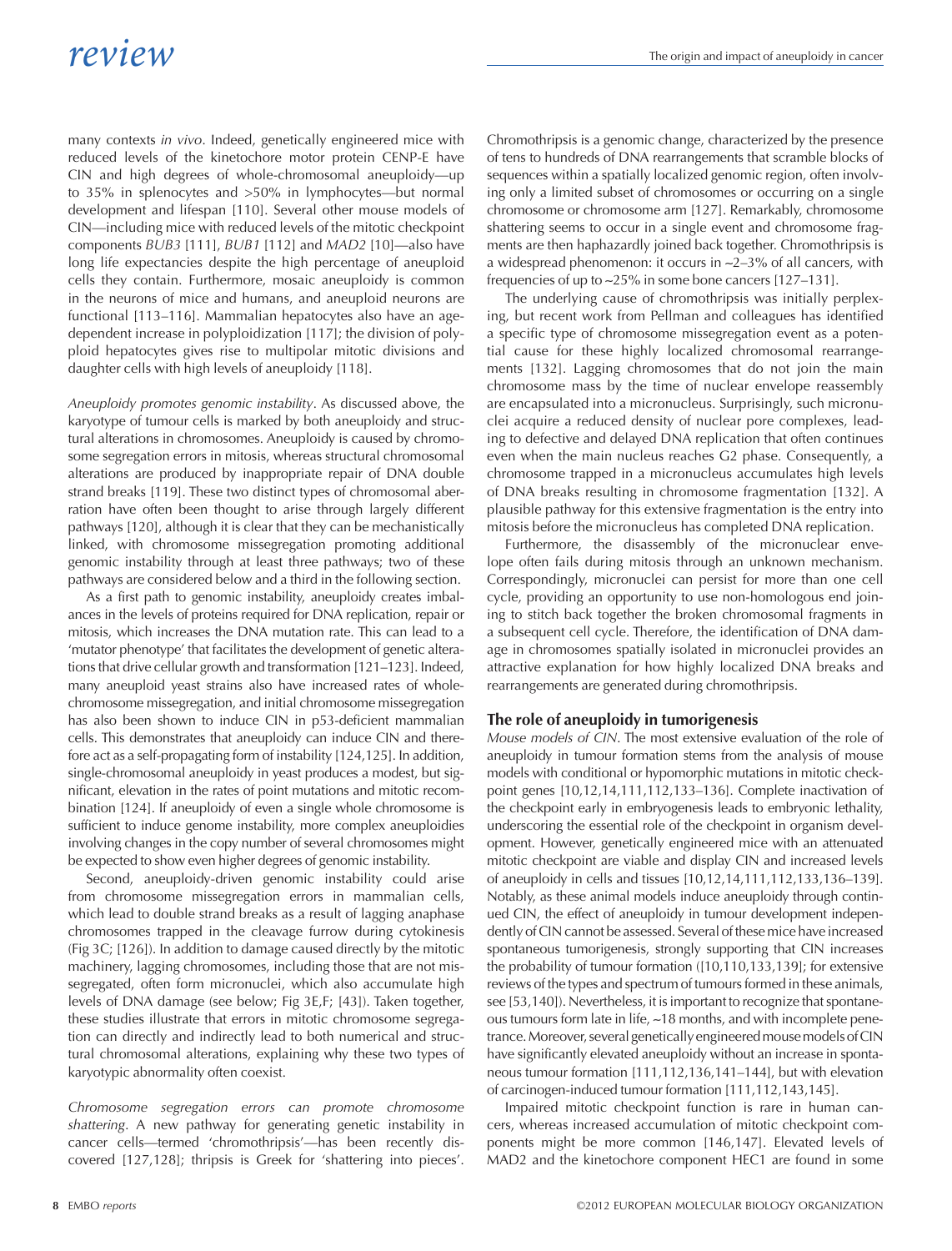human tumours and their increased expression is often associated with aneuploidy and a poor prognosis [18–25,148]. Conditional overexpression of MAD2 in cells hyperstabilizes kinetochore– microtubule attachments, leading to CIN and large-scale structural defects [51,52]. High levels of MAD2 are sufficient to promote tumour formation in many mouse tissues [51]. Interestingly, excessive MAD2 is not required for the maintenance of these tumours, suggesting that once a transformed karyotype has been acquired, it can be maintained in the absence of the initiating CIN. Importantly, ~40% of MAD2-overexpressing cells are near-tetraploid, which could explain the high tumour susceptibility of these animals. Overexpression of HEC1 also drives aneuploidy and an increase in lung and liver tumours in mice, but how elevated levels of HEC1 lead to aneuploidy remains unclear [149].

Current evidence shows that the degree of aneuploidy is not an accurate predictor of tumour susceptibility in mice [53]. One possible explanation is that many of the proteins that are reduced in these animal models—such as BUB1, BUBR1 and MAD2—have functions outside the mitotic checkpoint that confound the interpretation of their impact on tumorigenic potential from aneuploidy alone. Importantly, reduced levels of different proteins might cause differences in the range of chromosome loss and gain, or in the acquisition of structural chromosomal aberrations. Indeed, the pathway by which chromosomes are missegregated is probably important when considering the final impact on tumour potential (Fig 3). For example, reduced levels of CENP-E allow the onset of anaphase with polar chromosomes—the purest whole-chromosome missegregation phenotype [14,137]—whereas overexpression of MAD2 increases the frequency of lagging anaphase chromosomes and chromosome bridges [51]. As discussed above, lagging anaphase chromosomes are sometimes trapped in the cleavage furrow or incorporated into micronuclei, resulting in increased levels of DNA double strand breaks (Fig 3). The resulting breaks in these missegregated chromosomes could explain the existence of structural chromosomal alterations and tumour development in some animal models with increased rates of chromosome segregation errors [51,83,150].

*Aneuploidy in promoting tumour formation*. Cancer cells with CIN missegregate one chromosome every 1–5 divisions *in vitro* [26,36]. As a result, CIN drives a continually evolving karyotype that leads to phenotypic diversity in the tumour cell population. This heterogeneity provides new genetic avenues for tumour cells to explore in response to changing selection pressures and, as such, CIN probably has an important role in determining the response to anticancer therapies. In mice, KRAS-driven lung tumours remain dependent on KRAS for tumour maintenance and growth [151]. CIN induced by MAD2 overexpression did not affect the regression of KRASdriven lung tumours after KRAS withdrawal. However, tumours that experienced MAD2-driven CIN relapsed with a much higher frequency after the removal of the KRas oncogene, suggesting that the genetic instability imparted by CIN facilitated the evolution of resistant karyotypes [152]. Therefore, genetically engineered mice that model CIN and recapitulate the karyotpic diversity found in human cancers will form powerful platforms for testing the efficacy of, and resistance to, future clinical drug candidates.

CIN has been widely proposed to promote tumour formation by allowing loss of heterozygosity of a chromosome that contains a remaining intact copy of a tumour suppressor gene, as was originally shown to occur at the retinoblastoma tumour suppressor locus [153]. Consistently, CIN caused by haploinsufficiency of MAD2, or both MAD1 and MAD2, has been shown to increase both the frequency and number of tumours in mice heterozygous for the *p53* tumour suppressor gene [154]. Moreover, aneuploidy-prone *BUB1* hypomorphic animals form more tumours in mice that are heterozygous for *p53* or have a heterozygous truncating mutation in the *APC* tumour suppressor gene (*APCMin/+*) [155]. As expected, the tumours that develop in these animals have loss of heterozygosity of the chromosome carrying the wild-type copy of the tumour suppressor gene, but surprisingly also have an extra copy of the chromosome bearing the mutated tumour suppressor [155,156]. Thus, at least in this context, whole-chromosome haploinsufficiency was selected against during the evolution of these tumours. This raises the possibility that duplication of a chromosome containing an inactive tumour suppressor gene might be a common pathway to counteract the haploinsufficiency that would arise from loss of heterozygosity of a chromosome carrying the intact copy of the same tumour suppressor [155,156].

The loss of tumour suppressor genes has been linked to the development of CIN and aneuploidy. Loss of the retinoblastoma tumour suppressor (Rb) pathway results in a modest upregulation of the levels of MAD2, which has been proposed to contribute to the CIN observed after inactivation of this pathway [157]. However, RB loss also causes defects in mitotic chromatin condensation and sister chromatid cohesion as well as abnormal centromere structure and an accumulation of DNA damage, and thus RB deficiency probably induces CIN and aneuploidy through several mechanisms [158–160]. Truncating mutations in the *APC* gene also disrupt the fidelity of chromosome segregation [161–165]. After induction of chromosome missegregation, caused by washout of monastrol, a reversible inhibitor of the mitotic kinesin EG5, diploid colon cancer cell lines arrest with high levels of the tumour suppressor proteins p53 and P21, whereas deletion of *p53* allowed the proliferation of aneuploid cells [125]. Cells with a weakened mitotic checkpoint also show aneuploidy-induced stabilization of p53, which is dependent on ATM activation and increased levels of reactive oxygen species in the aneuploid cells [166]. These studies demonstrate a role of the p53 pathway in inhibiting the proliferation of aneuploid cells. However, suppressing p53 activation is unlikely to be an obligate requirement for the acquisition of an aneuploid karyotype, as aneuploid cells exist in several *in vivo* contexts in humans and mice in the presence of presumably wild-type p53 [120]. Moreover, many aneuploid tumour cell lines apparently have an intact *p53* gene; however, these tumour cells might have inactivated regulators upstream or downstream from p53, or alternatively have mutations in other pathways that limit the growth of aneuploid cells.

*Aneuploidy in suppressing tumour formation*. Aneuploidy was proposed to promote tumour formation nearly 100 years ago [2]. However, it is becoming increasingly clear that the consequences of aneuploidy are context-dependent and, in certain circumstances, aneuploidy can suppress tumour development. This is clearly illustrated in individuals with Down syndrome, who have a significant increase in haematological cancers, but a reduced incidence of solid tumours [167–170]. Context-dependent effects of aneuploidy have also been observed in several mouse models. CIN caused by heterozygosity of CENP-E induced a modest, ~10%, increase in spontaneous lymphomas and lung tumours, but reduced the incidence of carcinogen-induced tumours and extended the survival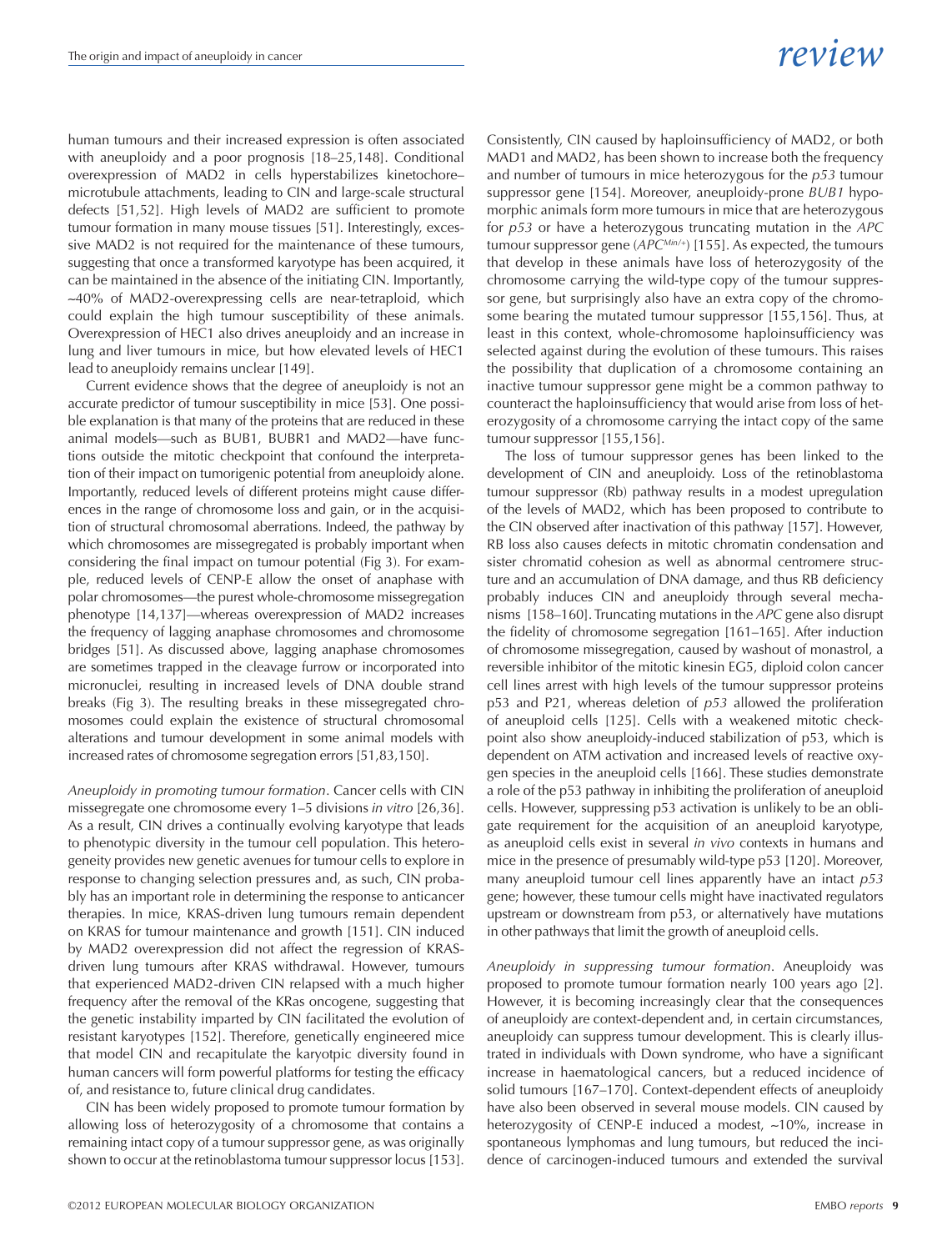of mice lacking the *P19ARF* tumour suppressor [110]. BUB1 insufficiency elevated tumour formation in *p53+/–* and *APCMin/+* mice, but suppressed the incidence of neoplasia formation in mice heterozygous for tumour suppressor *PTEN* [155]. Additionally, haploinsufficiency of BUBR1 increased the incidence of colon tumours in the *APCMin/+* mouse model, but reduced the incidence of small intestinal tumours by 50%, with a corresponding increase in apoptosis in these tumours [138].

One explanation for these observations is that low rates of chromosome missegregation can promote tumour development, whereas higher levels might promote cell death and suppress tumorigenesis. Consistent with this view, intermediate levels of CIN have been associated with a poor outcome in ER-negative breast cancer, whereas high levels of CIN are correlated with improved long-term survival [171,172]. In addition, in several of the genetic contexts in which increased CIN and aneuploidy have been found to suppress tumour development in mice, it did so by increasing the level of pre-existing aneuploidy: carcinogen-treated MEFs and animals lacking the tumour suppressor *P19ARF* have exacerbated levels of aneuploidy if there is CENP-E haploinsufficiency [110], and *PTEN+/–* mice have higher levels of splenic aneuploidy than *p53+/–* and *APCMin/+* mice [155]. These observations support the view that the effect of aneuploidy on tumour development is dependent on the interaction of an abnormal karyotype with the particular genetic context and microenvironment of the tissue [53]. Defining the effect of aneuploidy in various cell types and tissues will therefore be an important area of future research (Sidebar A).

## **Targeting the aneuploid karyotype**

The acquisition of an additional chromosome in yeast cells or MEFs suppresses cellular proliferation. This raises the possibility of identifying compounds that are lethal to the aneuploid state, either by exacerbating the stresses imposed on aneuploid cells or by inhibiting pathways essential for the survival of aneuploid cells (Sidebar A). Targeting aneuploid tumour cells is attractive because it has the potential to be effective against a vast array of aneuploid tumours without previous knowledge of the underlying mutations or pathways deregulated in the tumour. Recent work has begun to validate the concept of therapeutically exploiting the aneuploid state. Groups of chemical compounds have been identified that are more cytotoxic to tumour cell lines with more complex karyotypes [173,174]. MEFs trisomic for a single chromosome are more sensitive to the energy stress inducer AICR (an activator of AMPK),

## **Exploring aneuploidy: the significance of chromosomal imbalance**

**This review series—published in this issue of EMBO** *reports***—also includes:**

**A balancing act: focus on aneuploidy** Nonia Pariente

**Chromosomal instability and aneuploidy in cancer: from yeast to man** Sarah J. Pfau and Angelika Amon

**Cancer chromosomal instability: therapeutic and diagnostic challenges** Nicholas McGranaham, Rebecca A. Burrell, David Endesfelder, Marco R. Novelli and Charles Swanton

**Age-related aneuploidy through cohesion exhaustion** Rolf Jessberger

the proteotoxic stress-inducing compound 17-AAG (an inhibitor of heat shock protein 90) and the autophagy inhibitor chloroquine [103]. AICR and 17-AAG act synergistically *in vitro* and in xenograft mouse models to increase lethality in human aneuploid cancer cell lines that have CIN, compared with chromosomally stable near-diploid cell lines. Exactly how these compounds act to kill aneuploid cancer cells remains to be established. Nevertheless, this pioneering work shows that the aneuploid state can in principle be targeted therapeutically and opens the door for the development of new drugs for the treatment of aneuploid tumours (see also reviews by Pfau & Amon and Swanton & colleagues in this issue of EMBO *reports)*.

In addition to targeting aneuploidy *per se,* it might also be feasible to target the molecular defects that promote the acquisition of an aneuploid karyotype. One attractive target is CIN cancer cells with extra centrosomes. Centrosome amplification occurs almost exclusively in cancer cells, raising the possibility that suppressing centrosome coalescence could selectively kill cancer cells with supernumerary centrosomes by forcing them into lethal multipolar divisions [175]. Two recent genome-wide RNAi screens identified various genes required for the clustering of centrosomes [175,176]. One gene identified was the minus-end-directed kinesin-related motor *HSET*, which is not essential for the division of normal cells, but is required for viability in certain cancer cells with extra centrosomes [175]. Inhibitors of the mitotic kinesin EG5 have been tested for clinical use; therefore, HSET inhibitors could possibly be developed. A more complete understanding of the defects that cause the CIN observed in human cancers will probably provide additional therapeutic avenues for selectively killing aneuploid tumours (Sidebar A).

## **New mouse models needed**

Our understanding of tumorigenesis and the development of future therapies relies largely on the ability to create animal models that faithfully recapitulate aspects of the human disease process. However, in contrast to the complex karyotypes found in human cancers, many genetically engineered mouse cancer models have relatively benign cytogenetic profiles [177–180]. This reveals a pressing need to develop animal models that more fully recapitulate the complex karyotypic alterations observed in human cancer. Optimally, such models will mimic lesions that are causative of the underlying instability found in cancer. Indeed, although great resources have been invested in developing mouse models with defects in the mitotic checkpoint, checkpoint abrogation does not seem to be a primary cause of CIN in human cancer. Given the established role of centrosome amplification in promoting CIN and the presence of extra centrosomes in premalignant and invasive tumours, it will be of considerable interest to develop animal models in which centrosome amplification can be induced in the absence of defects in other pathways. Additionally, mouse models with cohesion defects—such as loss of function mutations in the cohesion component STAG2—or with hyperstabilized kinetochore–microtubule attachments due to reduced levels of MCAK or KIF2B, will also be of interest. Clearly, a more complete understanding of the *in vivo* cause of aneuploidy will be paramount for the development of additional disease-relevant animal models. Furthermore, establishing new methodologies to quantify the level of aneuploidy *in vivo* will be important for furthering our understanding of how aneuploidy influences tumour initiation, development and resistance to therapy [181].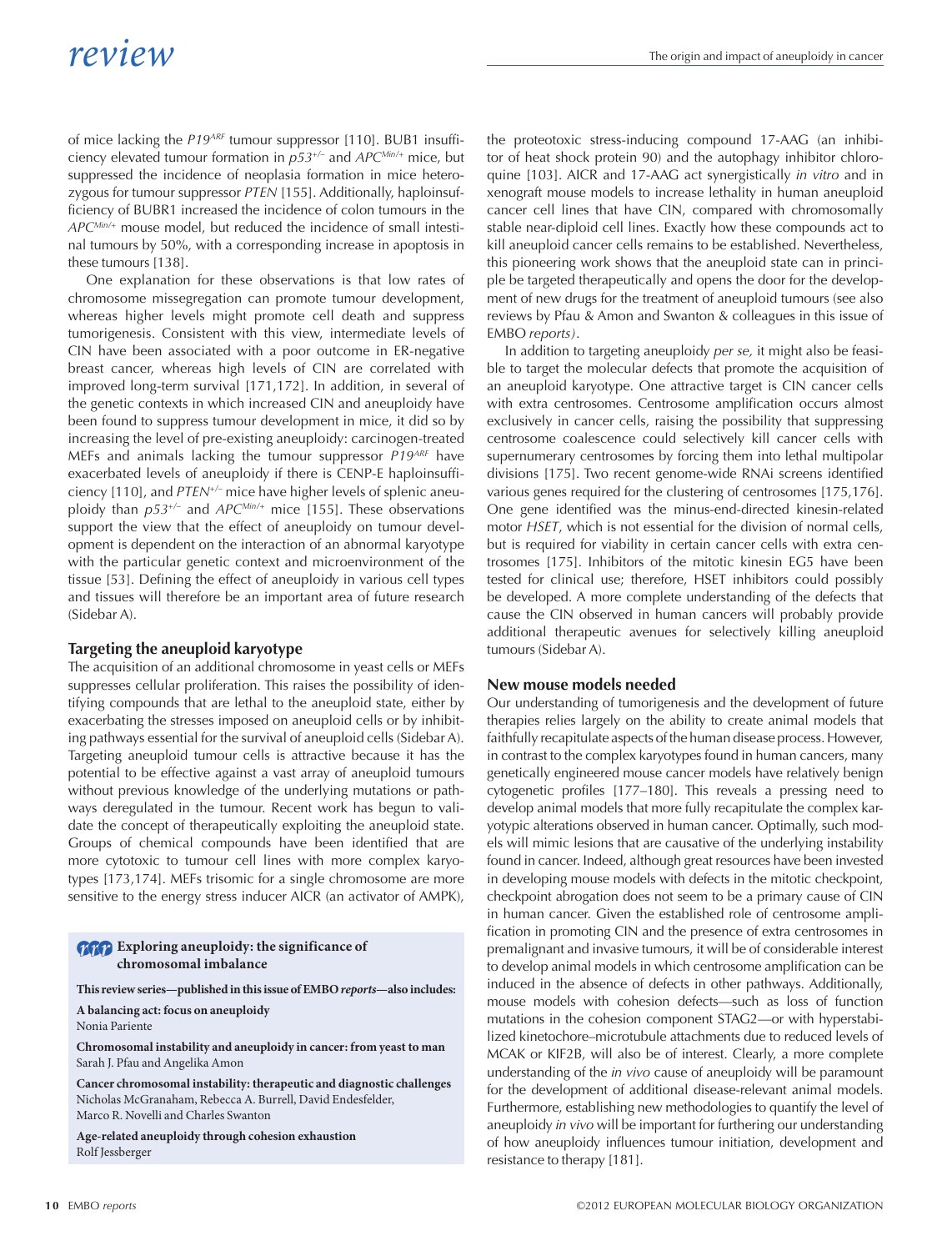## **Conclusions**

The aneuploidy paradox—the strong association of aneuploidy with cancer despite its ability to suppress the proliferative potential of cells *in vitro*—is resolved by the recognition that aneuploid cells trade a reduction in proliferation rate for an increased ability to adapt and evolve. In this view, the beneficial effects of aneuploidy in enhancing cell growth will be most evident under stringent selective pressures, such as those encountered *in vivo* in the tumour microenvironment, rather than under conditions that stimulate minimum cell cycle time. Furthermore, aneuploidy induces a 'mutator phenotype' that increases DNA damage and genomic instability. The combination of changes in chromosome number and aneuploidyinduced DNA damage produces an increased cellular heterogeneity in the tumour population and provides tumours with expanded opportunities for adaptation to changing selection pressures.

A key aspect of future work will be to define the cellular response to aneuploidy and determine whether the stresses imparted on aneuploid cells can be exploited for therapeutic gain (Sidebar A). Our view is that cancer cells sit atop a three-legged pedestal: proliferation, survival and adaptability. Weakening any of these supports might dismantle the tumour, but combining 'aneuploid therapy' with existing therapeutic approaches might provide our greatest hope in improved clinical outcomes.

### ACKNOWLEDGEMENTS

The authors thank Quan Zhu, Benjamin Vitre and Karin Holland for helpful comments on this manuscript. We apologize to all whose work on aneuploidy was not cited because of space restrictions. This work was supported by a grant (GM29513) from the National Institutes of Health to D.W.C., who receives salary support from the Ludwig Institute for Cancer Research. A.J.H. is supported by a Leukemia & Lymphoma Society special fellowship.

### CONFLICT OF INTEREST

The authors declare that they have no conflict of interest.

### **REFERENCES**

- 1. Hansemann D (1890) Ueber asymmetrische Zelltheilung in Epithelkrebsen und deren biologische Bedeutung. *Arch Pathol Anat Physiol Klin Medicin* **119:** 299–326
- 2. Boveri T (1914) *Zur Frage der Entstenhung Maligner Tumoren*. Jena, Germany: Gustav Fischer
- 3. Mitelman F, Johansson B, Mertens FE (2012) Mitelman Database of Chromosome Aberrations and Gene Fusions in Cancer. [http://cgap.nci.](http://cgap.nci.nih.gov/Chromosomes/Mitelman) [nih.gov/Chromosomes/Mitelman](http://cgap.nci.nih.gov/Chromosomes/Mitelman)
- 4. Paulsson K, Fioretos T, Strombeck B, Mauritzson N, Tanke HJ, Johansson B (2003) Trisomy 8 as the sole chromosomal aberration in myelocytic malignancies: a multicolor and locus-specific fluorescence in situ hybridization study. *Cancer Genet Cytogenet* **140:** 66–69
- 5. Aplan PD (2006) Causes of oncogenic chromosomal translocation. *Trends Genet* **22:** 46–55
- 6. Mitelman F, Johansson B, Mertens F (2007) The impact of translocations and gene fusions on cancer causation. *Nat Rev Cancer* **7:** 233–245
- 7. Rowley JD (1973) Identificaton of a translocation with quinacrine fluorescence in a patient with acute leukemia. *Ann Genet* **16:** 109–112
- 8. Musacchio A, Salmon ED (2007) The spindle-assembly checkpoint in space and time. *Nat Rev Mol Cell Biol* **8:** 379–393
- 9. Rieder CL, Cole RW, Khodjakov A, Sluder G (1995) The checkpoint delaying anaphase in response to chromosome monoorientation is mediated by an inhibitory signal produced by unattached kinetochores. *J Cell Biol* **130:** 941–948
- 10. Michel LS *et al* (2001) MAD2 haplo-insufficiency causes premature anaphase and chromosome instability in mammalian cells. *Nature* **409:** 355–359
- 11. Dobles M, Liberal V, Scott ML, Benezra R, Sorger PK (2000) Chromosome missegregation and apoptosis in mice lacking the mitotic checkpoint protein Mad2. *Cell* **101:** 635–645
- 12. Kalitsis P, Earle E, Fowler KJ, Choo KH (2000) Bub3 gene disruption in mice reveals essential mitotic spindle checkpoint function during early embryogenesis. *Genes Dev* **14:** 2277–2282
- 13. Kops GJ, Foltz DR, Cleveland DW (2004) Lethality to human cancer cells through massive chromosome loss by inhibition of the mitotic checkpoint. *Proc Natl Acad Sci USA* **101:** 8699–8704
- 14. Putkey FR, Cramer T, Morphew MK, Silk AD, Johnson RS, McIntosh JR, Cleveland DW (2002) Unstable kinetochore-microtubule capture and chromosomal instability following deletion of CENP-E. *Dev Cell* **3:** 351–365
- 15. Hanks S *et al* (2004) Constitutional aneuploidy and cancer predisposition caused by biallelic mutations in BUB1B. *Nat Genet* **36:** 1159–1161
- 16. Matsuura S *et al* (2006) Monoallelic BUB1B mutations and defective mitotic-spindle checkpoint in seven families with premature chromatid separation (PCS) syndrome. *Am J Med Genet A* **140:** 358–367
- 17. Snape K *et al* (2011) Mutations in CEP57 cause mosaic variegated aneuploidy syndrome. *Nat Genet* **43:** 527–529
- 18. Tanaka K, Nishioka J, Kato K, Nakamura A, Mouri T, Miki C, Kusunoki M, Nobori T (2001) Mitotic checkpoint protein hsMAD2 as a marker predicting liver metastasis of human gastric cancers. *Jpn J Cancer Res* **92:** 952–958
- 19. Hernando E *et al* (2004) Rb inactivation promotes genomic instability by uncoupling cell cycle progression from mitotic control. *Nature* **430:** 797–802
- 20. Alizadeh AA *et al* (2000) Distinct types of diffuse large B-cell lymphoma identified by gene expression profiling. *Nature* **403:** 503–511
- 21. Chen X et al (2002) Gene expression patterns in human liver cancers. *Mol Biol Cell* **13:** 1929–1939
- 22. Garber ME *et al* (2001) Diversity of gene expression in adenocarcinoma of the lung. *Proc Natl Acad Sci USA* **98:** 13784–13789
- 23. Li GQ, Li H, Zhang HF (2003) Mad2 and p53 expression profiles in colorectal cancer and its clinical significance. *World J Gastroenterol* **9:** 1972–1975
- 24. Hisaoka M, Matsuyama A, Hashimoto H (2008) Aberrant MAD2 expression in soft-tissue sarcoma. *Pathol Int* **58:** 329–333
- 25. Kato T, Daigo Y, Aragaki M, Ishikawa K, Sato M, Kondo S, Kaji M (2011) Overexpression of MAD2 predicts clinical outcome in primary lung cancer patients. *Lung Cancer* **74:** 124–131
- 26. Lengauer C, Kinzler KW, Vogelstein B (1997) Genetic instability in colorectal cancers. *Nature* **386:** 623–627
- 27. Haruki N, Saito H, Harano T, Nomoto S, Takahashi T, Osada H, Fujii Y (2001) Molecular analysis of the mitotic checkpoint genes BUB1, BUBR1 and BUB3 in human lung cancers. *Cancer Lett* **162:** 201–205
- 28. Yoon DS, Wersto RP, Zhou W, Chrest FJ, Garrett ES, Kwon TK, Gabrielson E (2002) Variable levels of chromosomal instability and mitotic spindle checkpoint defects in breast cancer. *The Am J Pathol* **161:** 391–397
- 29. Choi CM, Seo KW, Jang SJ, Oh YM, Shim TS, Kim WS, Lee DS, Lee SD (2009) Chromosomal instability is a risk factor for poor prognosis of adenocarcinoma of the lung: Fluorescence in situ hybridization analysis of paraffin-embedded tissue from Korean patients. *Lung Cancer* **64:** 66–70
- 30. Gao C, Furge K, Koeman J, Dykema K, Su Y, Cutler ML, Werts A, Haak P, Vande Woude GF (2007) Chromosome instability, chromosome transcriptome, and clonal evolution of tumor cell populations. *Proc Natl Acad Sci USA* **104:** 8995–9000
- 31. Heilig CE, Loffler H, Mahlknecht U, Janssen JW, Ho AD, Jauch A, Kramer A (2010) Chromosomal instability correlates with poor outcome in patients with myelodysplastic syndromes irrespectively of the cytogenetic risk group. *J Cell Mol Med* **14:** 895–902
- 32. Kuukasjarvi T *et al* (1997) Genetic heterogeneity and clonal evolution underlying development of asynchronous metastasis in human breast cancer. *Cancer Res* **57:** 1597–1604
- 33. McClelland SE, Burrell RA, Swanton C (2009) Chromosomal instability: a composite phenotype that influences sensitivity to chemotherapy. *Cell Cycle* **8:** 3262–3266
- 34. Swanton C *et al* (2009) Chromosomal instability determines taxane response. *Proc Natl Acad Sci USA* **106:** 8671–8676
- 35. Cahill DP, Lengauer C, Yu J, Riggins GJ, Willson JKV, Markowitz SD, Kinzler KW, Vogelstein B (1998) Mutations of mitotic checkpoint genes in human cancers. *Nature* **392:** 300–303
- 36. Thompson SL, Compton DA (2008) Examining the link between chromosomal instability and aneuploidy in human cells. *J Cell Biol* **180:** 665–672

# The origin and impact of aneuploidy in cancer *review*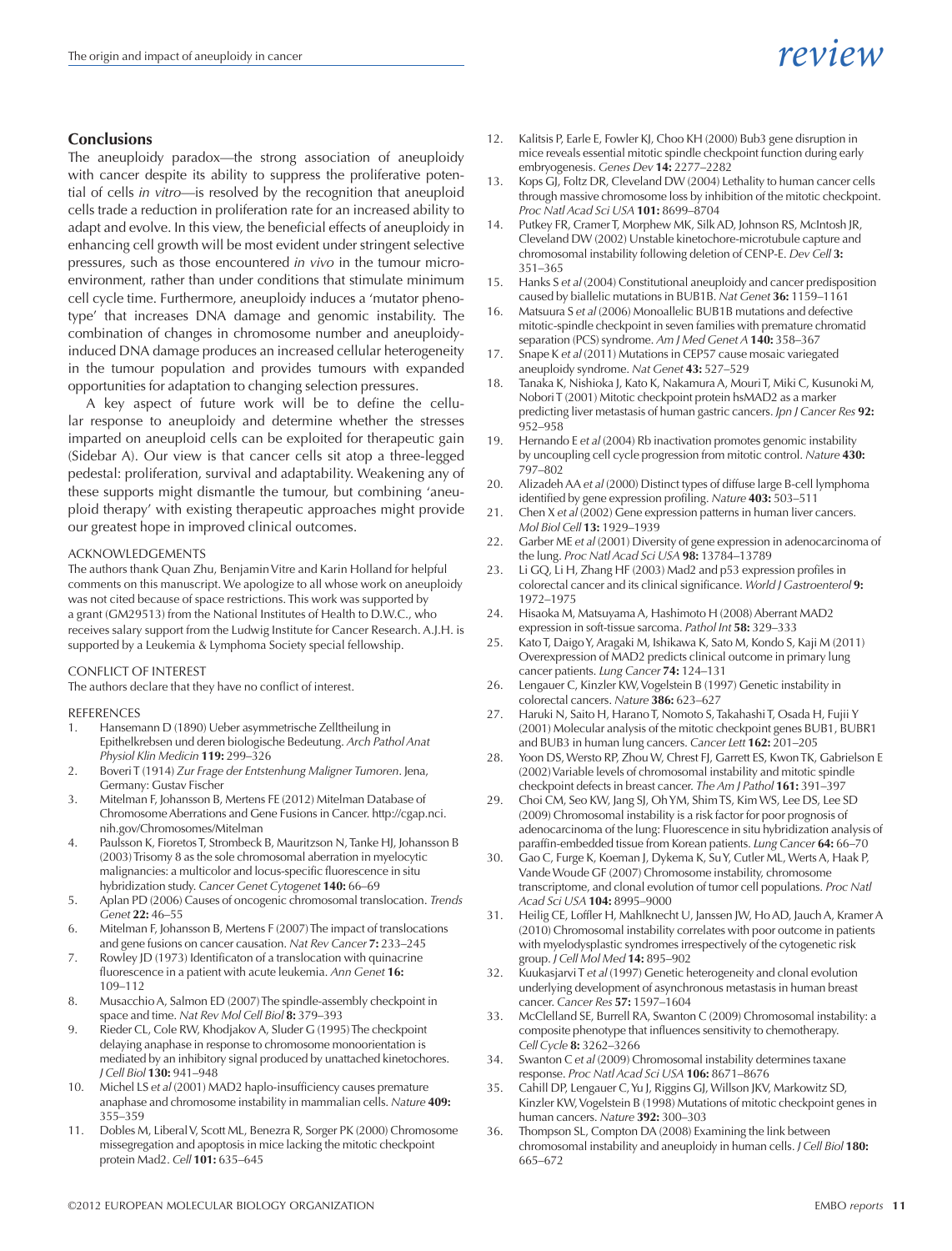- 37. Gascoigne KE, Taylor SS (2008) Cancer cells display profound intra- and interline variation following prolonged exposure to antimitotic drugs. *Cancer Cell* **14:** 111–122
- 38. Tighe A, Johnson VL, Albertella M, Taylor SS (2001) Aneuploid colon cancer cells have a robust spindle checkpoint. *EMBO Rep* **2:** 609–614
- 39. Nasmyth K (2011) Cohesin: a catenase with separate entry and exit gates? *Nat Cell Biol* **13:** 1170–1177
- 40. Barber TD *et al* (2008) Chromatid cohesion defects may underlie chromosome instability in human colorectal cancers. *Proc Natl Acad Sci USA* **105:** 3443–3448
- 41. Solomon DA *et al* (2011) Mutational inactivation of STAG2 causes aneuploidy in human cancer. *Science* **333:** 1039–1043
- 42. Dorsett D (2011) Cohesin: genomic insights into controlling gene transcription and development. *Curr Opin Genet Dev* **21:** 199–206
- 43. Thompson SL, Compton DA (2011) Chromosome missegregation in human cells arises through specific types of kinetochore-microtubule attachment errors. *Proc Natl Acad Sci USA* **108:** 17974–17978
- 44. Cimini D, Cameron LA, Salmon ED (2004) Anaphase spindle mechanics prevent mis-segregation of merotelically oriented chromosomes. *Curr Biol*  **14:** 2149–2155
- 45. Cimini D, Moree B, Canman JC, Salmon ED (2003) Merotelic kinetochore orientation occurs frequently during early mitosis in mammalian tissue cells and error correction is achieved by two different mechanisms. *J Cell Sci* **116:** 4213–4225
- 46. Cimini D, Howell B, Maddox P, Khodjakov A, Degrassi F, Salmon ED (2001) Merotelic kinetochore orientation is a major mechanism of aneuploidy in mitotic mammalian tissue cells. *J Cell Biol* **153:** 517–528
- 47. Cimini D, Fioravanti D, Salmon ED, Degrassi F (2002) Merotelic kinetochore orientation versus chromosome mono-orientation in the origin of lagging chromosomes in human primary cells. *J Cell Sci* **115:** 507–515
- 48. Thompson SL, Bakhoum SF, Compton DA (2010) Mechanisms of chromosomal instability. *Curr Biol* **20:** R285–R295
- 49. Bakhoum SF, Thompson SL, Manning AL, Compton DA (2008) Genome stability is ensured by temporal control of kinetochore–microtubule dynamics. *Nat Cell Biol* **11:** 27–35
- 50. Bakhoum SF, Genovese G, Compton DA (2009) Deviant kinetochore microtubule dynamics underlie chromosomal instability. *Curr Biol* **19:** 1937–1942
- 51. Sotillo R, Hernando E, Diaz-Rodriguez E, Teruya-Feldstein J, Cordon-Cardo C, Lowe SW, Benezra R (2007) Mad2 overexpression promotes aneuploidy and tumorigenesis in mice. *Cancer Cell* **11:** 9–23
- 52. Kabeche L, Compton DA (2012) Checkpoint-independent stabilization of kinetochore–microtubule attachments by Mad2 in human cells. *Curr Biol*  **22:** 638–644
- 53. Holland AJ, Cleveland DW (2009) Boveri revisited: chromosomal instability, aneuploidy and tumorigenesis. *Nat Rev Mol Cell Biol* **10:** 478–487
- 54. Lingle WL, Lutz WH, Ingle JN, Maihle NJ, Salisbury JL (1998) Centrosome hypertrophy in human breast tumors: implications for genomic stability and cell polarity. *Proc Natl Acad Sci USA* **95:** 2950–2955
- 55. Nigg EA (2006) Origins and consequences of centrosome aberrations in human cancers. *Int J Cancer* **119:** 2717–2723
- 56. Ghadimi BM, Sackett DL, Difilippantonio MJ, Schrock E, Neumann T, Jauho A, Auer G, Ried T (2000) Centrosome amplification and instability occurs exclusively in aneuploid, but not in diploid colorectal cancer cell lines, and correlates with numerical chromosomal aberrations. *Genes Chromosomes Cancer* **27:** 183–190
- 57. Pihan GA, Purohit A, Wallace J, Knecht H, Woda B, Quesenberry P, Doxsey SJ (1998) Centrosome defects and genetic instability in malignant tumors. *Cancer Res* **58:** 3974–3985
- 58. Kronenwett U, Huwendiek S, Castro J, Ried T, Auer G (2005) Characterisation of breast fine-needle aspiration biopsies by centrosome aberrations and genomic instability. *Br J Cancer* **92:** 389–395
- 59. Yamamoto Y, Matsuyama H, Furuya T, Oga A, Yoshihiro S, Okuda M, Kawauchi S, Sasaki K, Naito K (2004) Centrosome hyperamplification predicts progression and tumor recurrence in bladder cancer. *Clin Cancer Res* **10:** 6449–6455
- 60. Lingle WL, Barrett SL, Negron VC, D'Assoro AB, Boeneman K, Liu W, Whitehead CM, Reynolds C, Salisbury JL (2002) Centrosome amplification drives chromosomal instability in breast tumor development. *Proc Natl Acad Sci USA* **99:** 1978–1983
- 61. Giehl M, Fabarius A, Frank O, Hochhaus A, Hafner M, Hehlmann R, Seifarth W (2005) Centrosome aberrations in chronic myeloid leukemia correlate with stage of disease and chromosomal instability. *Leukemia* **19:** 1192–1197
- 62. Neben K, Giesecke C, Schweizer S, Ho AD, Kramer A (2003) Centrosome aberrations in acute myeloid leukemia are correlated with cytogenetic risk profile. *Blood* **101:** 289–291
- 63. Chng WJ, Braggio E, Mulligan G, Bryant B, Remstein E, Valdez R, Dogan A, Fonseca R (2008) The centrosome index is a powerful prognostic marker in myeloma and identifies a cohort of patients that might benefit from aurora kinase inhibition. *Blood* **111:** 1603–1609
- 64. Hensel M, Zoz M, Giesecke C, Benner A, Neben K, Jauch A, Stilgenbauer S, Ho AD, Krämer A (2007) High rate of centrosome aberrations and correlation with proliferative activity in patients with untreated B-cell chronic lymphocytic leukemia. *Int J Cancer* **121:** 978–983
- 65. Chng WJ *et al* (2006) Clinical implication of centrosome amplification in plasma cell neoplasm. *Blood* **107:** 3669–3675
- 66. Silkworth WT, Nardi IK, Scholl LM, Cimini D (2009) Multipolar spindle pole coalescence is a major source of kinetochore mis-attachment and chromosome mis-segregation in cancer cells. *PLoS ONE* **4:** e6564
- 67. Ganem NJ, Godinho SA, Pellman D (2009) A mechanism linking extra centrosomes to chromosomal instability. *Nature* **460:** 278–282
- 68. Nigg EA (2002) Centrosome aberrations: cause or consequence of cancer progression? *Nat Rev Cancer* **2:** 815–825
- 69. Yang Z, Loncarek J, Khodjakov A, Rieder CL (2008) Extra centrosomes and/or chromosomes prolong mitosis in human cells. *Nat Cell Biol* **10:** 748–751
- 70. Quintyne NJ, Reing JE, Hoffelder DR, Gollin SM, Saunders WS (2005) Spindle multipolarity is prevented by centrosomal clustering. *Science* **307:** 127–129
- 71. Basto R, Brunk K, Vinadogrova T, Peel N, Franz A, Khodjakov A, Raff JW (2008) Centrosome amplification can initiate tumorigenesis in flies. *Cell*  **133:** 1032–1042
- 72. Davoli T, de Lange T (2011) The causes and consequences of polyploidy in normal development and cancer. *Annu Rev Cell Dev Biol* **27:** 585–610
- 73. Davoli T, Denchi EL, de Lange T (2010) Persistent telomere damage induces bypass of mitosis and tetraploidy. *Cell* **141:** 81–93
- 74. Shackney SE, Smith CA, Miller BW, Burholt DR, Murtha K, Giles HR, Ketterer DM, Pollice AA (1989) Model for the genetic evolution of human solid tumors. *Cancer Res* **49:** 3344–3354
- 75. Olaharski AJ, Sotelo R, Solorza-Luna G, Gonsebatt ME, Guzman P, Mohar A, Eastmond DA (2006) Tetraploidy and chromosomal instability are early events during cervical carcinogenesis. *Carcinogenesis* **27:** 337–343
- Galipeau PC, Cowan DS, Sanchez CA, Barrett MT, Emond MJ, Levine DS, Rabinovitch PS, Reid BJ (1996) 17p (p53) allelic losses, 4N (G2/tetraploid) populations, and progression to aneuploidy in Barrett's esophagus. *Proc Natl Acad Sci USA* **93:** 7081–7084
- 77. Andreassen PR, Lohez OD, Lacroix FB, Margolis RL (2001) Tetraploid state induces p53-dependent arrest of nontransformed mammalian cells in G1. *Mol Biol Cell* **12:** 1315–1328
- Meraldi P, Honda R, Nigg EA (2002) Aurora-A overexpression reveals tetraploidization as a major route to centrosome amplification in  $p53<sup>-/</sup>$ cells. *EMBO J* **21:** 483–492
- 79. Uetake Y (2004) Cell cycle progression after cleavage failure: mammalian somatic cells do not possess a "tetraploidy checkpoint". *J Cell Biol* **165:** 609–615
- 80. Wong C, Stearns T (2005) Mammalian cells lack checkpoints for tetraploidy, aberrant centrosome number, and cytokinesis failure. *BMC Cell Biol* **6:** 6
- 81. Wirth KG *et al* (2006) Separase: a universal trigger for sister chromatid disjunction but not chromosome cycle progression. *J Cell Biol* **172:** 847–860
- 82. Kumada K *et al* (2006) The selective continued linkage of centromeres from mitosis to interphase in the absence of mammalian separase. *J Cell Biol* **172:** 835–846
- 83. Fujiwara T, Bandi M, Nitta M, Ivanova EV, Bronson RT, Pellman D (2005) Cytokinesis failure generating tetraploids promotes tumorigenesis in p53 null cells. *Nature* **437:** 1043–1047
- 84. Duelli DM, Hearn S, Myers MP, Lazebnik Y (2005) A primate virus generates transformed human cells by fusion. *J Cell Biol* **171:** 493–503
- 85. Duelli DM, Padilla-Nash HM, Berman D, Murphy KM, Ried T, Lazebnik Y (2007) A virus causes cancer by inducing massive chromosomal instability through cell fusion. *Curr Biol* **17:** 431–437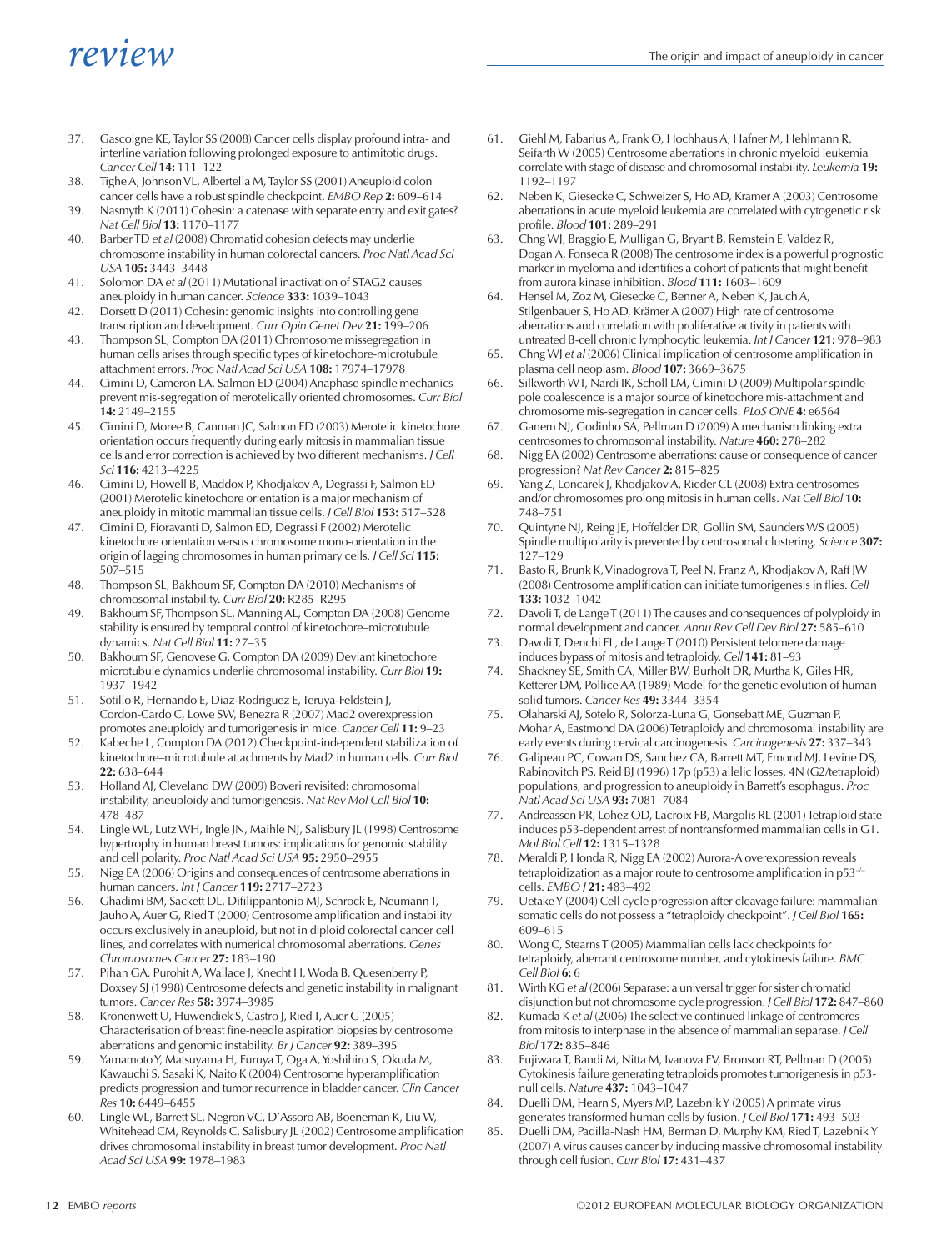- 86. Zhang D *et al* (2004) Cre-loxP-controlled periodic Aurora-A overexpression induces mitotic abnormalities and hyperplasia in mammary glands of mouse models. *Oncogene* **23:** 8720–8730
- 87. Wang X, Zhou YX, Qiao W, Tominaga Y, Ouchi M, Ouchi T, Deng CX (2006) Overexpression of aurora kinase A in mouse mammary epithelium induces genetic instability preceding mammary tumor formation. *Oncogene* **25:** 7148–7158
- 88. Caldwell CM, Green RA, Kaplan KB (2007) APC mutations lead to cytokinetic failures in vitro and tetraploid genotypes in Min mice. *J Cell Biol* **178:** 1109–1120
- 89. Hassold T, Hall H, Hunt P (2007) The origin of human aneuploidy: where we have been, where we are going. *Hum Mol Genet* **16** (Spec No 2): R203–R208
- 90. Brown S (2008) Miscarriage and its associations. *Sem Reprod Med* **26:** 391–400
- 91. Hassold T, Hunt P (2001) To err (meiotically) is human: the genesis of human aneuploidy. *Nat Rev Genet* **2:** 280–291
- 92. Vanneste E et al (2009) Chromosome instability is common in human cleavage-stage embryos. *Nat Med* **15:** 577–583
- 93. Li M, DeUgarte CM, Surrey M, Danzer H, DeCherney A, Hill DL (2005) Fluorescence in situ hybridization reanalysis of day-6 human blastocysts diagnosed with aneuploidy on day 3. *Fertil Steril* **84:** 1395–1400
- 94. Munne S, Velilla E, Colls P, Garcia Bermudez M, Vemuri MC, Steuerwald N, Garrisi J, Cohen J (2005) Self-correction of chromosomally abnormal embryos in culture and implications for stem cell production. *Fertil Steril*  **84:** 1328–1334
- 95. Torres EM, Sokolsky T, Tucker CM, Chan LY, Boselli M, Dunham MJ, Amon A (2007) Effects of aneuploidy on cellular physiology and cell division in haploid yeast. *Science* **317:** 916–924
- 96. Pavelka N, Rancati G, Zhu J, Bradford WD, Saraf A, Florens L, Sanderson BW, Hattem GL, Li R (2010) Aneuploidy confers quantitative proteome changes and phenotypic variation in budding yeast. *Nature*  **468:** 321–325
- 97. Niwa O, Tange Y, Kurabayashi A (2006) Growth arrest and chromosome instability in aneuploid yeast. *Yeast* **23:** 937–950
- 98. Williams BR, Prabhu VR, Hunter KE, Glazier CM, Whittaker CA, Housman DE, Amon A (2008) Aneuploidy affects proliferation and spontaneous immortalization in mammalian cells. *Science* **322:** 703–709
- 99. Segal DJ, McCoy EE (1974) Studies on Down's syndrome in tissue culture. I. Growth rates and protein contents of fibroblast cultures. *J Cell Physiol* **83:** 85–90
- 100. Torres EM, Dephoure N, Panneerselvam A, Tucker CM, Whittaker CA, Gygi SP, Dunham MJ, Amon A (2010) Identification of aneuploidytolerating mutations. *Cell* **143:** 71–83
- 101. Katz W, Weinstein B, Solomon F (1990) Regulation of tubulin levels and microtubule assembly in *Saccharomyces cerevisiae*: consequences of altered tubulin gene copy number. *Mol Cell Biol* **10:** 5286–5294
- 102. Torres EM, Williams BR, Amon A (2008) Aneuploidy: cells losing their balance. *Genetics* **179:** 737–746
- 103. Tang Y-C, Williams BR, Siegel JJ, Amon A (2011) Identification of aneuploidy-selective antiproliferation compounds. *Cell* **144:** 499–512
- 104. Sheltzer JM, Amon A (2011) The aneuploidy paradox: costs and benefits of an incorrect karyotype. *Trends Genet* **27:** 446–453
- 105. Anjomshoaa A, Nasri S, Humar B, McCall JL, Chatterjee A, Yoon HS, McNoe L, Black MA, Reeve AE (2009) Slow proliferation as a biological feature of colorectal cancer metastasis. *Br J Cancer* **101:** 822–828
- 106. Araujo SE, Bernardo WM, Habr-Gama A, Kiss DR, Cecconello I (2007) DNA ploidy status and prognosis in colorectal cancer: a meta-analysis of published data. *Dis Colon Rectum* **50:** 1800–1810
- 107. Chen G, Bradford WD, Seidel CW, Li R (2012) Hsp90 stress potentiates rapid cellular adaptation through induction of aneuploidy. *Nature* 482: 246–250
- 108. Taapken SM, Nisler BS, Newton MA, Sampsell-Barron TL, Leonhard KA, McIntire EM, Montgomery KD (2011) Karotypic abnormalities in human induced pluripotent stem cells and embryonic stem cells. *Nat Biotechnol*  **29:** 313–314
- 109. Mayshar Y, Ben-David U, Lavon N, Biancotti JC, Yakir B, Clark AT, Plath K, Lowry WE, Benvenisty N (2010) Identification and classification of chromosomal aberrations in human induced pluripotent stem cells. *Cell Stem Cell* **7:** 521–531
- 110. Weaver BA, Silk AD, Montagna C, Verdier-Pinard P, Cleveland DW (2007) Aneuploidy acts both oncogenically and as a tumor suppressor. *Cancer*

*Cell* **11:** 25–36

- 111. Babu JR, Jeganathan KB, Baker DJ, Wu X, Kang-Decker N, van Deursen JM (2003) Rae1 is an essential mitotic checkpoint regulator that cooperates with Bub3 to prevent chromosome missegregation. *J Cell Biol* **160:** 341–353
- 112. Jeganathan K, Malureanu L, Baker DJ, Abraham SC, van Deursen JM (2007) Bub1 mediates cell death in response to chromosome missegregation and acts to suppress spontaneous tumorigenesis. *J Cell Biol*  **179:** 255–267
- 113. Yang AH, Kaushal D, Rehen SK, Kriedt K, Kingsbury MA, McConnell MJ, Chun J (2003) Chromosome segregation defects contribute to aneuploidy in normal neural progenitor cells. *J Neurosci* **23:** 10454–10462
- 114. Kingsbury MA, Yung YC, Peterson SE, Westra JW, Chun J (2006) Aneuploidy in the normal and diseased brain. *Cell Mol Life Sci* **63:** 2626–2641
- 115. Rehen SK *et al* (2005) Constitutional aneuploidy in the normal human brain. *J Neurosci* **25:** 2176–2180
- 116. Kingsbury MA, Friedman B, McConnell MJ, Rehen SK, Yang AH, Kaushal D, Chun J (2005) Aneuploid neurons are functionally active and integrated into brain circuitry. *Proc Natl Acad Sci USA* **102:** 6143–6147
- 117. Gupta S (2000) Hepatic polyploidy and liver growth control. *Semin Cancer Biol* **10:** 161–171
- 118. Duncan AW, Taylor MH, Hickey RD, Hanlon Newell AE, Lenzi ML, Olson SB, Finegold MJ, Grompe M (2010) The ploidy conveyor of mature hepatocytes as a source of genetic variation. *Nature* **467:** 707–710
- 119. Obe G, Durante M (2010) DNA double strand breaks and chromosomal aberrations. *Cytogenet Genome Res* **128:** 8–16
- 120. Thompson SL, Compton DA (2011) Chromosomes and cancer cells. *Chromosome Res* **19:** 433–444
- 121. Duesberg P, Rasnick D, Li R, Winters L, Rausch C, Hehlmann R (1999) How aneuploidy may cause cancer and genetic instability. *Anticancer Res*  **19:** 4887–4906
- 122. Duesberg P, Li R, Fabarius A, Hehlmann R (2006) Aneuploidy and cancer: from correlation to causation. *Contrib Microbiol* **13:** 16–44
- 123. Loeb LA (2001) A mutator phenotype in cancer. *Cancer Res* **61:** 3230–3239
- 124. Sheltzer JM *et al* (2011) Aneuploidy drives genomic instability in yeast. *Science* **333:** 1026–1030
- 125. Thompson SL, Compton DA (2010) Proliferation of aneuploid human cells is limited by a p53-dependent mechanism. *J Cell Biol* **188:** 369–381
- 126. Janssen A, van der Burg M, Szuhai K, Kops GJ, Medema RH (2011) Chromosome segregation errors as a cause of DNA damage and structural chromosome aberrations. *Science* **333:** 1895–1898
- 127. Stephens PJ *et al* (2011) Massive genomic rearrangement acquired in a single catastrophic event during cancer development. *Cell* **144:** 27–40
- 128. Liu P *et al* (2011) Chromosome catastrophes involve replication mechanisms generating complex genomic rearrangements. *Cell* **146:** 889–903
- 129. Magrangeas F, Avet-Loiseau H, Munshi NC, Minvielle S (2011) Chromothripsis identifies a rare and aggressive entity among newly diagnosed multiple myeloma patients. *Blood* **118:** 675–678
- 130. Rausch T *et al* (2012) Genome sequencing of pediatric medulloblastoma links catastrophic DNA rearrangements with TP53 mutations. *Cell* **148:** 59–71
- 131. Kloosterman WP *et al* (2011) Chromothripsis is a common mechanism driving genomic rearrangements in primary and metastatic colorectal cancer. *Genome Biol* **12:** R103
- 132. Crasta K *et al* (2012) DNA breaks and chromosome pulverization from errors in mitosis. *Nature* **482:** 53–58
- 133. Iwanaga Y *et al* (2007) Heterozygous deletion of mitotic arrest-deficient protein 1 (MAD1) increases the incidence of tumors in mice. *Cancer Res*  **67:** 160–166
- 134. Perera D, Tilston V, Hopwood JA, Barchi M, Boot-Handford RP, Taylor SS (2007) Bub1 maintains centromeric cohesion by activation of the spindle checkpoint. *Dev Cell* **13:** 566–579
- 135. Wang Q *et al* (2004) BUBR1 deficiency results in abnormal megakaryopoiesis. *Blood* **103:** 1278–1285
- 136. Baker DJ *et al* (2004) BubR1 insufficiency causes early onset of agingassociated phenotypes and infertility in mice. *Nat Genet* **36:** 744–749
- 137. Weaver BA, Bonday ZQ, Putkey FR, Kops GJ, Silk AD, Cleveland DW (2003) Centromere-associated protein-E is essential for the mammalian mitotic checkpoint to prevent aneuploidy due to single chromosome loss.